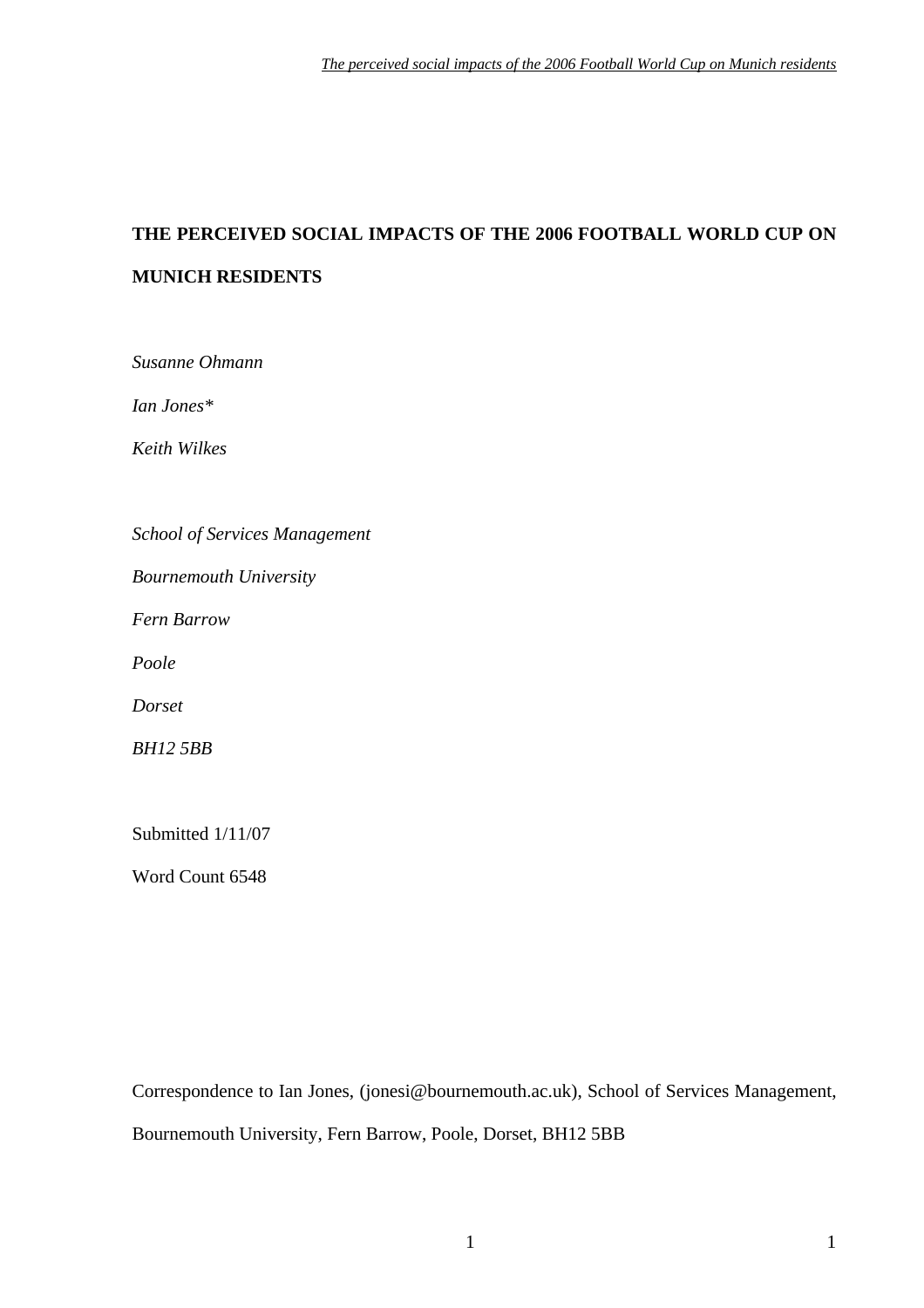# **THE PERCEIVED SOCIAL IMPACTS OF THE 2006 FOOTBALL WORLD CUP ON MUNICH RESIDENTS**

#### **ABSTRACT**

*All major sporting events result in a variety of impacts upon the host community. To date, the majority of existing studies have focused upon the wider economic impacts, with few empirical studies of the social impacts upon local residents. This paper explores the perceived impacts of the 2006 Football World Cup upon residents of one of the host cities – Munich. Using a multi-stage sampling technique, 180 Munich residents were randomly selected. Of these, 132 agreed to participate in face-to-face interviews. Findings from the study suggested that the impacts were largely perceived as positive by residents, especially in terms of urban regeneration, increased sense of security, positive fan behaviour and the general atmosphere surrounding the event. Negative impacts, such as increased crime, prostitution, and displacement of local residents were perceived by fewer respondents. Further analysis demonstrates that such perceptions are not dependent upon socio-demographic factors such as age, gender or length of residence in the city.* 

#### **KEY WORDS**

Social impacts, host community, urban regeneration, crime, security, displacement.

#### **INTRODUCTION**

All sporting events have, to differing extents, impacts upon the community within which they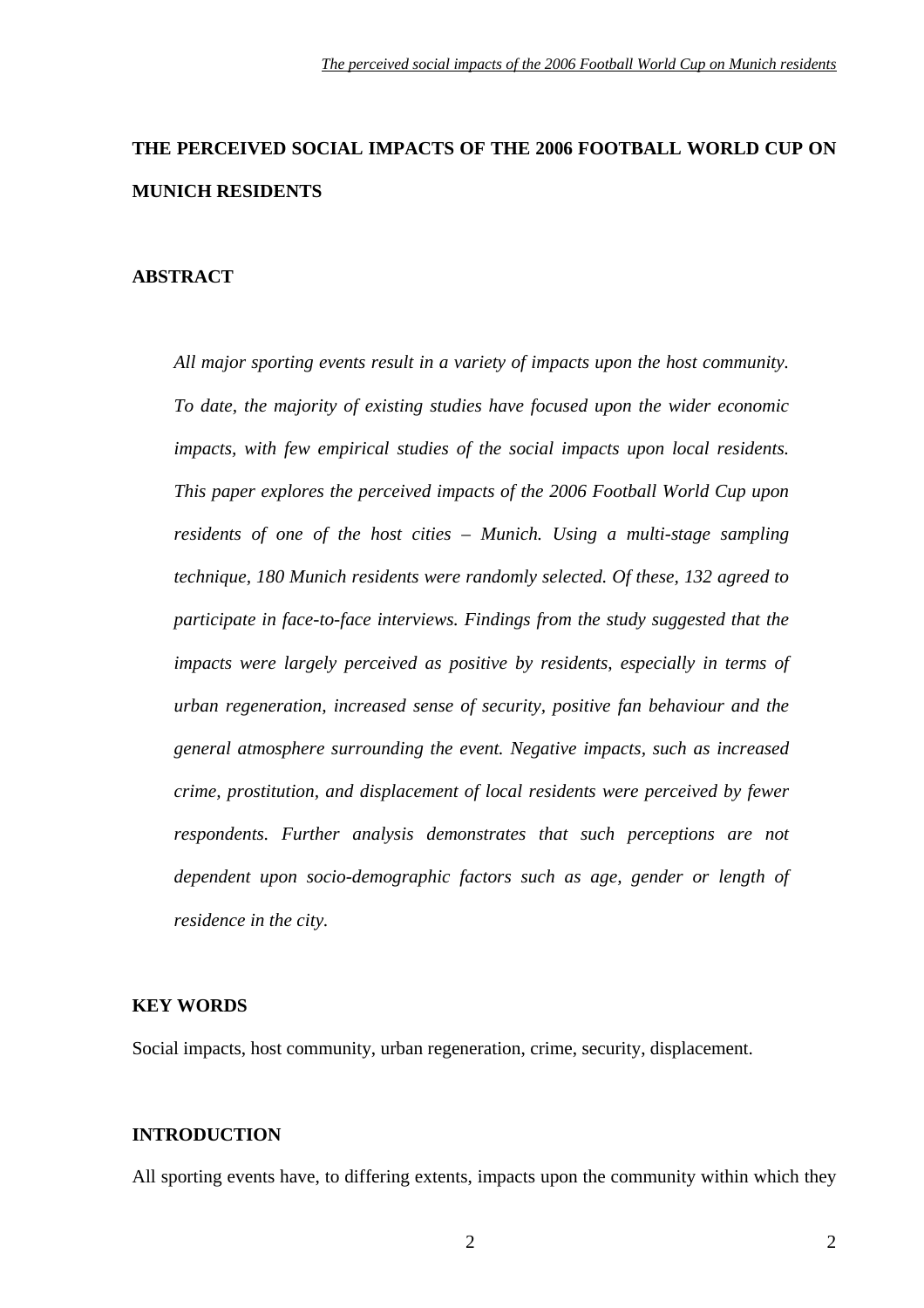take place. To date, research regarding the impacts of sport events on host communities has focused predominantly upon measuring the economic rather than the social effects (Fredline and Faulkner, 2000; Barker *et al.*, 2002; Twynam and Johnston, 2004). Empirical research on the social impacts of sport events is limited (Fredline, 2005), yet an understanding of such impacts upon residents is important so that they can be managed effectively. First, this paper explores the impacts of one event – the 2006 FIFA World Cup - on residents of one host city - Munich - to determine how such impacts are perceived by local residents. Secondly, the paper explores the extent to which socio-demographic variables such as age, gender and length of residence in the city itself may affect such perceptions.

#### **DEFINING SOCIAL IMPACTS**

Consensus has yet to be reached in terms of defining social impacts. Olsen and Merwin (1977) identify them as "*changes in the structure and functioning of patterned social ordering that occur in conjunction with an environmental, technological or social innovation or alteration*". Mathieson and Wall (1982) refer to social impacts as "*the changes of quality of life of residents of tourist destinations*". While the former definition delivers both a description of social impacts and reasons for their occurrence in terms of environmental, technological and social influences, the latter indicates the relationship between social implications and tourism but fails to explain why social impacts take place and does not outline the changes of the residents' quality of life in detail. This discrepancy is addressed partly by Hall (1992:67) who views social impacts as "*the manner in which tourism and travel effect changes in the collective and individual value systems, behaviour patterns, community structures, lifestyle and quality of life*". Teo (1994), Sharpley (1999) and Brunt and Courtney (1999) argue that social impacts are to be understood as short term consequences that become apparent in the form of immediate and noticeable changes in the quality of life of the host communities and their adjustments to the tourist industry. In

3 3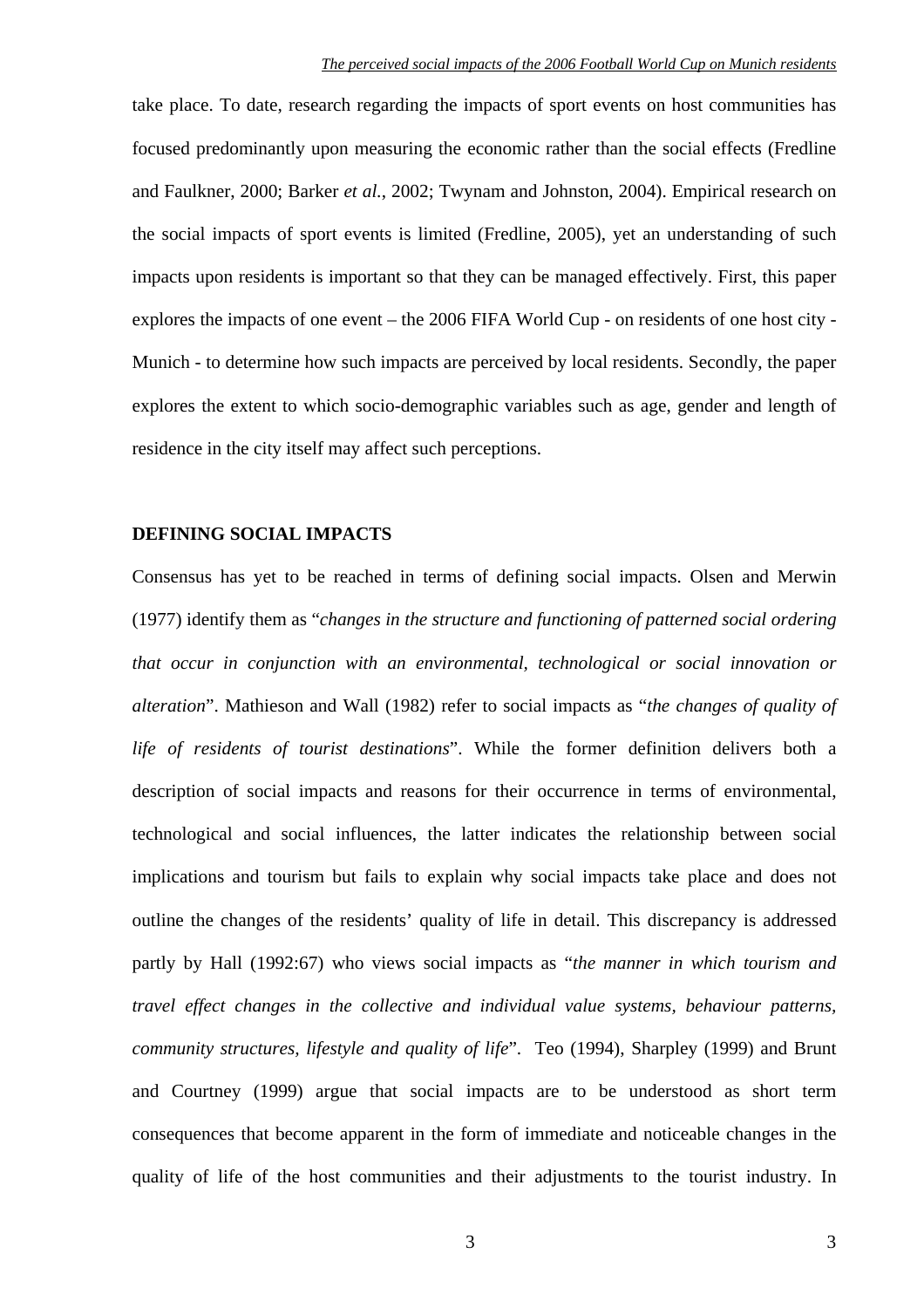comparison, cultural impacts, which include the demonstration effect, are of long-term nature, based on the changes of the host community's social relationships, norms and standards*.* This idea implies that the cultural outcomes may not be immediately visible and thus may be experienced by local residents at a later stage. Consequently, the focus of this paper lies on the social, rather than cultural impacts of the 2006 FIFA World Cup in Munich.

### **THE SOCIAL IMPACTS OF SPORT EVENTS**

A limited number of studies have been undertaken into the impacts of events. Ritchie (1984), Hall (1992) and Getz (2005) have all identified social impacts that may arise as a consequence of an event (Table 1). A number of similarities can be noted. Hall (1992) and Getz (2005), for example, agree that substance abuse, an increase in crime and prostitution as well as bad behaviour, and the dislocation of locals and the loss of amenity, which Getz (2005) views as a result of noise and crowding, are social effects of events. In terms of positive impacts, the idea of events as an influencer on community pride and increased involvement of individuals in community activities is shared by both Hall (1992) and Ritchie (1984). In addition, Hall (1992) cites the improvement of regional identity that is seen as being closely related to urban renewal (Henry and Gratton, 2001).

#### **Table 1 Social impacts of events – ABOUT HERE**

In terms of the impacts of sport tourism events, rather than events in general, the key works are those of Higham (1999) and Fredline (2005) and their findings are summarised in Table 2.

#### **Table 2: Social impacts of sport tourism – ABOUT HERE**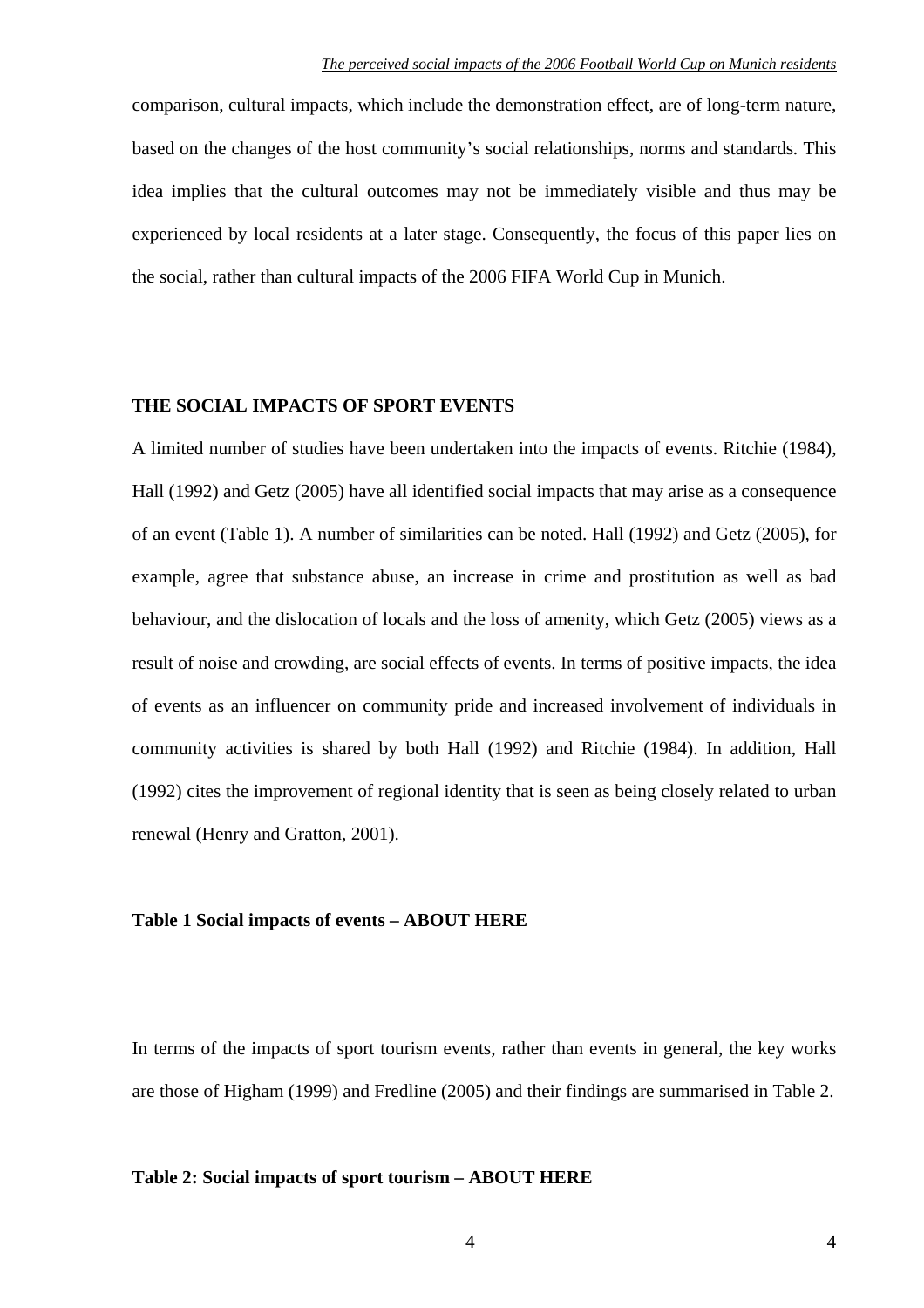Significantly, Higham (1999) does not offer any positive impacts of sport tourism. Instead, he conveys the impression of sport tourism impacts as being predominantly negative. In contrast, Fredline (2005) acknowledges that impacts may include those seen as generally positive for the host community. What is clear from existing work, however, is that all events seem to have to potential to have both positive and negative social impacts. What is required, however, is data to allow the impacts of different events to be clearly identified.

## **METHODOLOGY**

## **Data collection method**

Several approaches exist to the measurement of social impacts, including the Contingent Valuation (CV) Method or Social Impact Assessment (Fredline, 2005) The approach adopted within this study, however, is that of the measurement of host community perceptions, which is by far the most common approach to such research (Fredline, 2005). These perceptions were measured through face-to-face structured interviews with Munich residents. Such a method is appropriate in that it allows a large amount of data to be collected from a sizeable population whilst maintaining a high level of control over the research process. Furthermore, there is the possibility to generalize the findings to larger populations if respondents have been carefully sampled. In addition, while the inclusion of open-ended questions in respondent-completed questionnaires is cited as a drawback as respondents are required to write lengthy answers which may generate the risk of these questions being ignored, the interview technique allows the employment of this type of question.

The interview comprised four elements: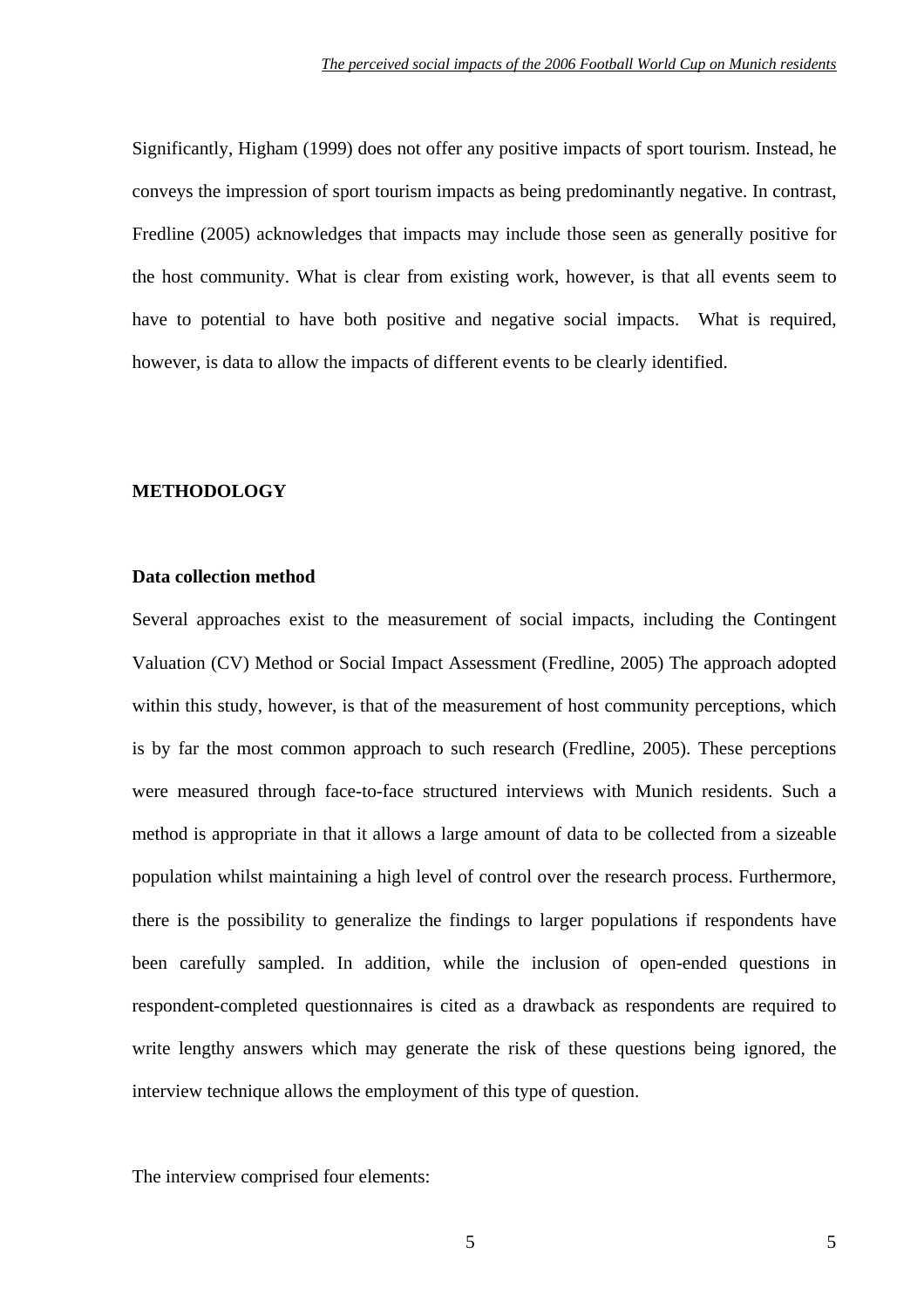- Part I: Questions to measure respondents' behaviour (four questions)
- Part II: Questions that explored the perceived positive social impacts of the 2006 FIFA World Cup in Munich (eleven questions)
- Part III: Questions that investigated the perceived negative social impacts of the 2006 FIFA World Cup in Munich (eleven questions)
- Part IV: Questions to measure the respondents' socio-demographic characteristics (four questions)

The interview schedule was designed in English, and then translated into German. In order to maintain the validity of the interview, the questions were given to three German native speakers for translation. Their versions were then compared and the most adequate chosen. The interview schedule was then piloted by telephone with seven Munich residents, allowing the face validity of the questionnaire to be explored (Saunders *et al.*, 2003). A number of minor modifications were made as a result of the piloting.

# **Sampling**

Given the geographically dispersed population, a multi-stage sampling approach was adopted. In view of the population of Munich (1.28 million), this approach is preferable to simple random sampling. The first sample frame consisted of the 25 suburbs of Munich, each of which was allocated a unique number. Through the use of a random number table, 14 suburbs were selected. The same approach was applied for the second phase where the postal code areas within these 14 suburbs were identified, from which 20 were randomly chosen in each suburb. Streets within the chosen post code areas were identified using the Munich address registry. From these lists, three street names were randomly drawn, from which three households per street were again randomly chosen. This process identified 180 potential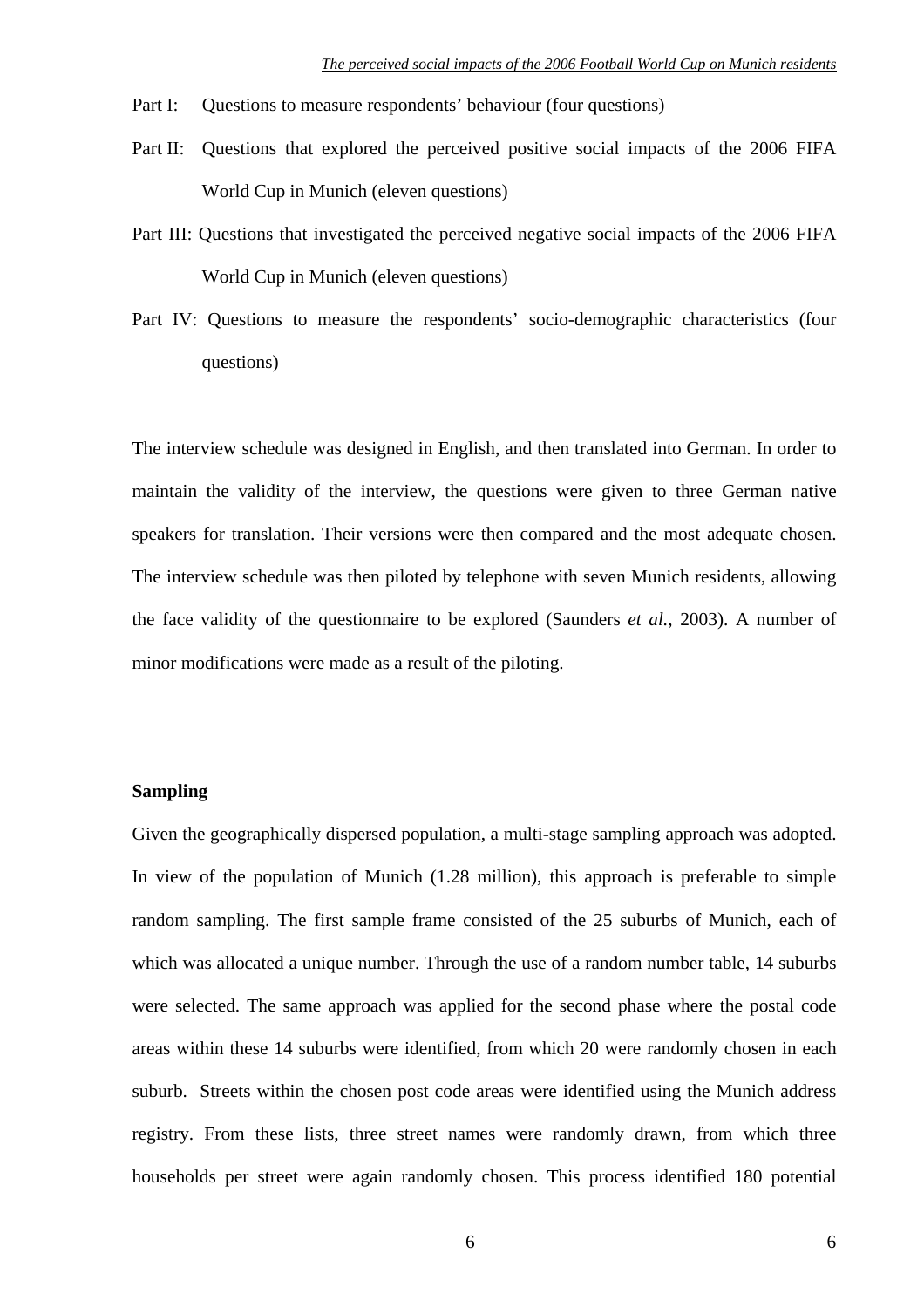respondents.

#### **Response rate**

The primary research was carried out shortly after the final World Cup match was played in Munich on the  $9<sup>th</sup>$  July 2006. Of the 180 respondents targeted, 130 interviews were completed, giving a response rate of seventy-two per cent. Of the twenty-eight per cent that were unsuccessful, refusal to take part accounted for thirteen per cent, whilst the remaining fifteen per cent were not at home or otherwise unavailable.

#### **RESULTS**

#### **Demographic profiles**

The profile of respondents can be seen in Table 3. The majority of the survey respondents were female. The age range of respondents was more varied, and fell primarily into the 20-49 age group. Despite the high concentration of  $20 - 29$  years olds, almost all age groups were represented - except for the 15-19 year olds that form under two per cent of the surveyed residents as schools were not closed for the summer holidays. Although a significant number of respondents with non-German origin were anticipated due to the multi-national and multicultural background of population of Munich (Statistical Office of the European Communities, 2005) only five per cent of the surveyed residents were from abroad. Length of residency of the survey respondents was also measured as it may be a possible influence on residents' impact perception (Lankford 1994; McCool and Martin 1994), and appeared to be relatively evenly distributed among respondents.

Table 3: Demographic profiles – ABOUT HERE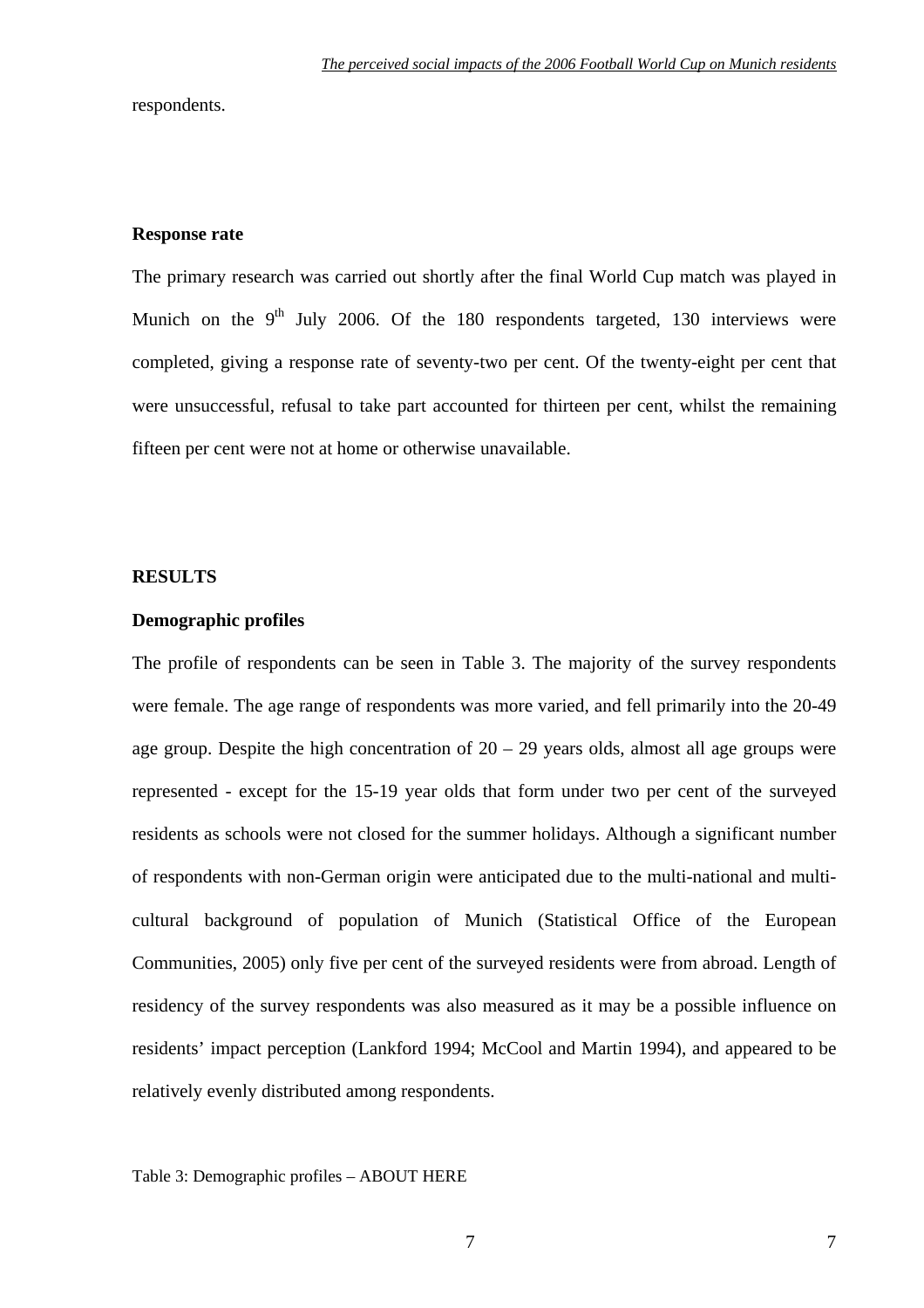#### **Impacts upon the sense of community**

The strengthening of the sense of community and the improvement of the relationships between people of different ethnic origin was supported by eighty-eight per cent of respondents, with over half of respondents (fifty-five per cent) strongly agreeing with the statement that the collective celebration during the 2006 FIFA World Cup strengthened the sense of community and improved relationships between people of different ethnic origin. Only eight per cent of respondents disagreed with the statement. To determine whether the location at which respondents followed the World Cup matches most often may have influenced their perception, a correlation was undertaken in order to investigate a possible relationship, however this was not significant, suggesting that those who actually attended the public screenings (for example those held in the City Square) were neither more or less likely to perceive an increase in a sense of community than those who watched matches at home..

#### **Enhancement of local quality of life through urban regeneration**

In terms of perceptions of quality of life, opinions of respondents differed. For example, seventy per cent of the surveyed residents disagreed with the statement that the co-hosting of the 2006 FIFA World Cup in Munich led to an increase in shopping facilities. Instead, they referred to the relaxing of regulations of the shop opening times by the Bavarian government which allowed an extension of the opening hours of existing shops in the city centre and the operating of shops on Sundays for the duration of the World Cup. This was seen as a positive impact by two-thirds of the respondents as this allowed locals to do their purchases during the week after work and on a Sunday rather than on Saturdays, which two respondents referred to as "*a nightmare*" due to congested shops. While only thirty-five per cent of respondents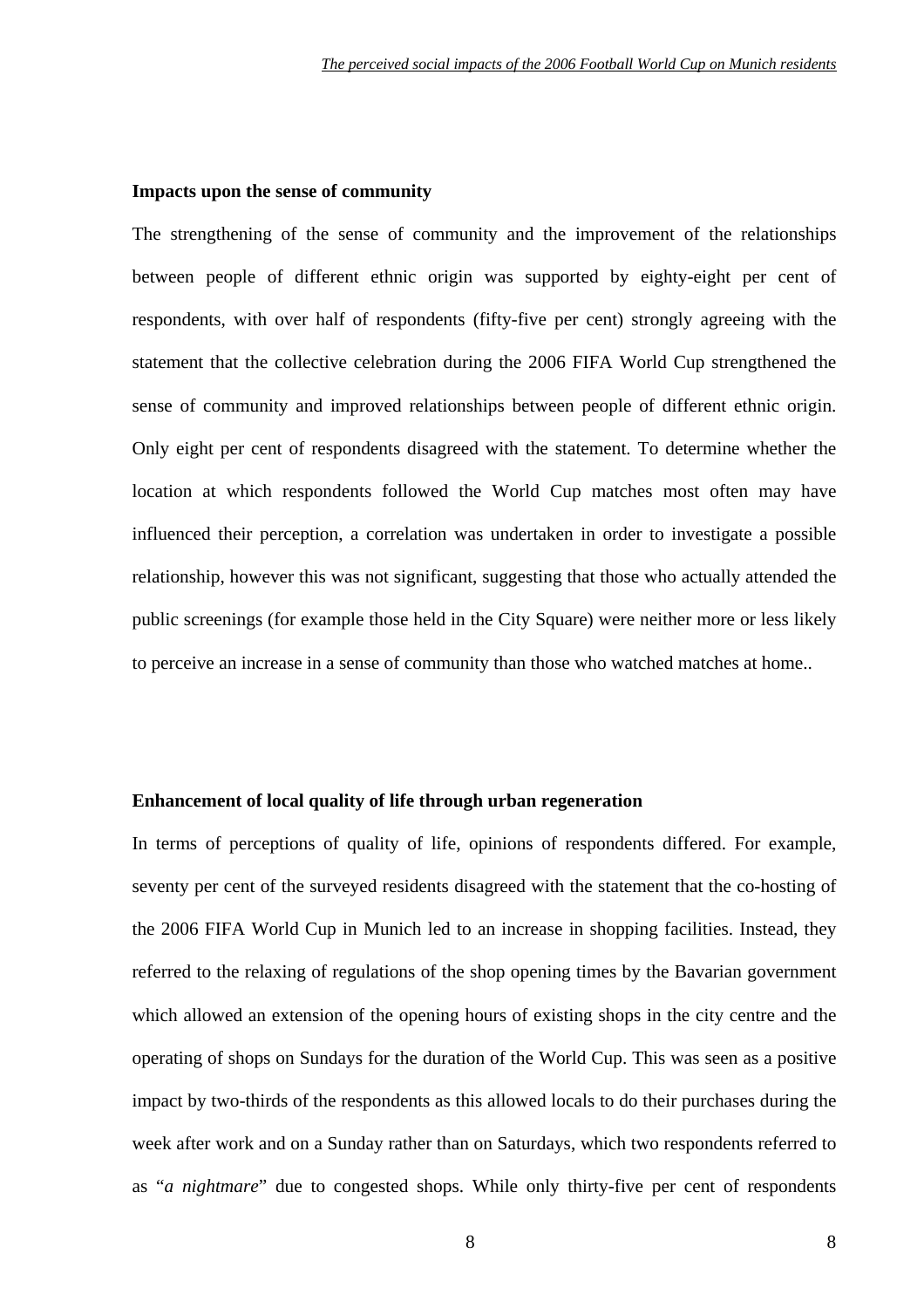believed that leisure facilities had increased of as a result of the World Cup, fifty five per cent of respondents agreed that the 2006 FIFA World Cup resulted in an increased number of related events. Some people referred to the entertainment programme in the Olympia Park, for example, which was the location of the daily World Cup fan parties offering concerts and various show-programs for children and adults alike (Landeshauptstad München, 2006).

With reference to the renewal of urban areas and its benefit to the social well-being of local residents, a large number of survey respondents (fifty-eight per cent) shared the viewpoint that the co-hosting of the World Cup in Munich resulted in an improvement of the local infrastructure (Table 4). Several positive comments were made regarding the extensions of the subway-network which allowed fans to travel to the football stadium by underground train. Furthermore, the connection of the peripheral area of Munich where the Allianz Arena was located with the nearby motorway and the increase of lanes from six to eight from was mentioned by respondents rating this development as positive:

 "*Thanks to the good planning by the local council there was no chaos on the road as I am commuting between Munich to Nuremberg every day*"

"*even though we had to put up with traffic congestions on the highway due to construction work prior to the World Cup, the widening of the highway was a great idea as many fans traveled to the stadium by car*".

*"it is good to see that the World Cup has brought some benefits for the simple people like us too"* 

Other respondents mentioned the temporary adjustment of the operating time and number of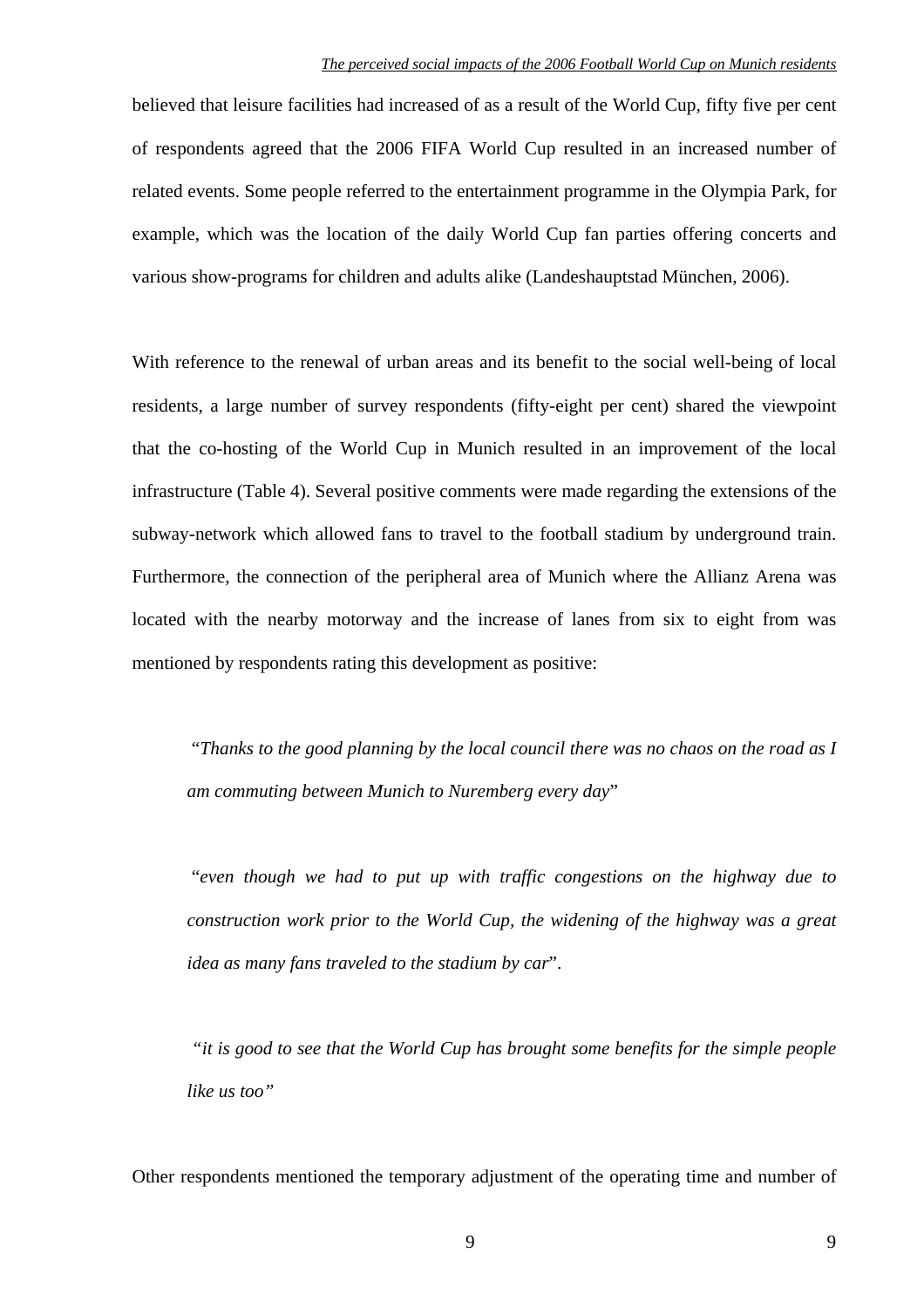public transport which they saw as positive measure as it helped to avoid the anticipated congestion of the subways, buses and local trains.

*Table 4: Respondents' opinion about the enhancement of quality of life through urban regeneration – ABOUT HERE* 

Similarly, the construction of the Allianz Arena and its use for future sporting events was viewed by almost three quarters of respondents (seventy-four per cent) as a positive outcome. This positive response rate mirrors the result of the local referendum in 2001 in which seventy per cent of the population of Munich were in favour of the building of the stadium (Steinzeug, 2006). Different viewpoints accompanied the answers of the respondents. Several of them commented that noisy and drunk football supporters would not necessarily come into the city centre anymore which used to be the case when matches took place in the Olympic Stadium. Others welcomed the idea that more tickets will be sold in future as the Allianz Arena has more seats than the Olympia Stadium.

# **Crime**

A substantial majority of residents (eighty-eight per cent) rejected the statement that the cohosting of the World Cup resulted in an increase in crime**.** This finding corresponds to the report of the local police that noted the absence of major crimes due to the extensive security measures before and during the event (Beckstein, 2006). Of the twelve per cent of respondents who believed that the event did generate an increase in crime, the majority perceived theft as the most common criminal act committed which, however, does not correspond with police records. As Beckstein (2006: 2) notes

*"Throughout the course of the World Cup, there were only 313 offences involving bodily injury, 46 criminal acts in connection with tickets, 243 cases of pick pocketing*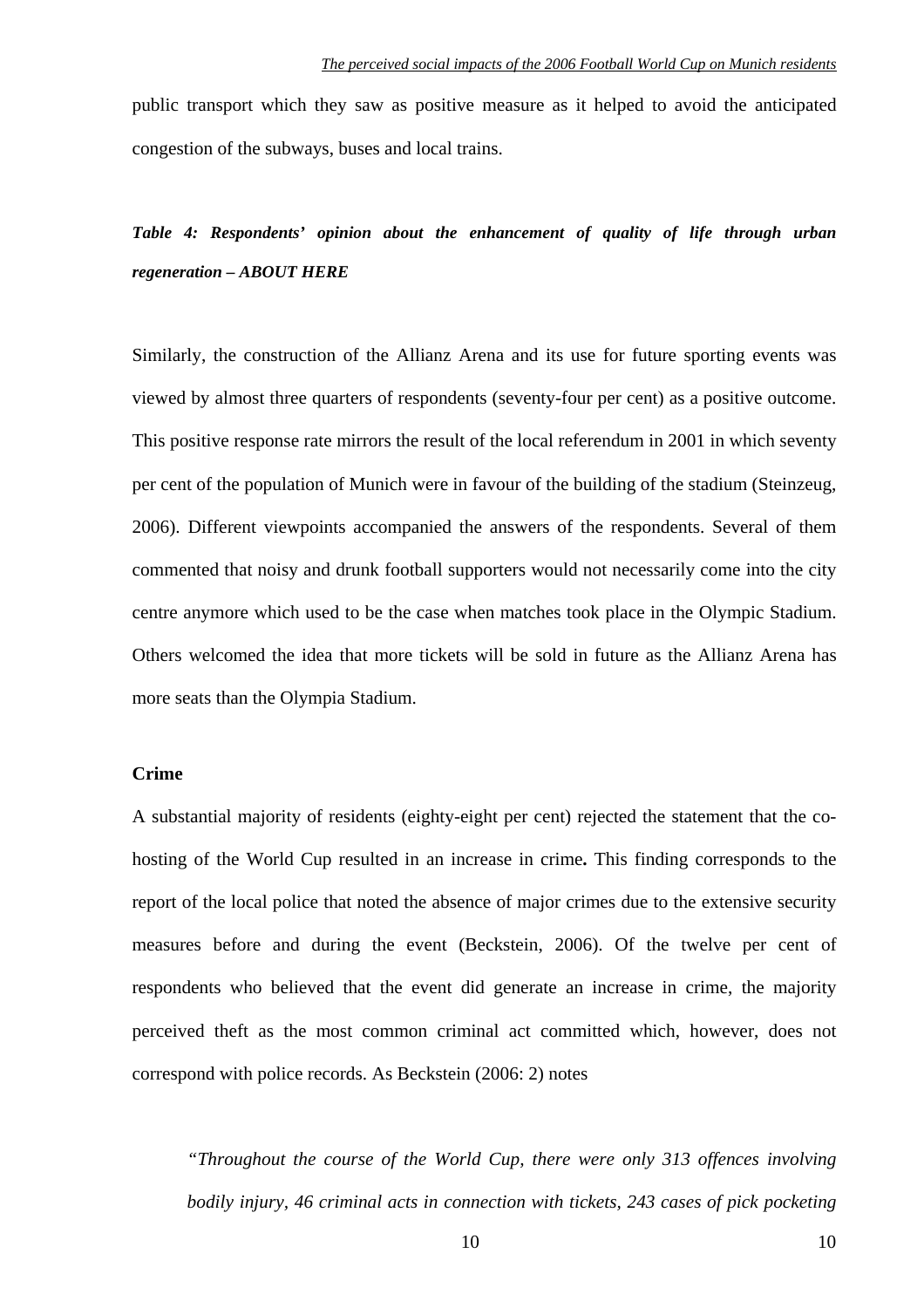*and 61 offences in connection with counterfeit money".* 

Perception of organized crime followed a similar pattern, with only five per cent of respondents perceiving an increase. Nevertheless, a report by the Munich police did confirm the arrest of 19 pickpockets who were part of one of the five international gangs who operated in all twelve host cities during the World Cup (Polizei Bayern, 2006). A possible explanation for the discrepancy between the respondents' perception and police report could be lack of media coverage on these arrests.

#### **Prostitution**

While twenty-one per cent of respondents agreed that there had been an increase in prostitution, fifty-six per cent disagreed with the suggestion. This tendency may be due to reports by newspapers and local authorities that described a sharp raise in the number of legal prostitutes at the beginning of the tournament which however then quickly decreased (Associated Press, 2006), thus affecting residents' perceptions.

#### **Fan behaviour**

Over eighty per cent of the local residents surveyed in this study disagreed with the statement that bad behaviour of football fans during the World Cup in Munich was a negative impact of the event, compared to eleven per cent who agreed. "*On the contrary*" was the common sentiment of respondents. Forty eight per cent of respondents noted the friendly way and peaceful way in which the World Cup was celebrated by fans through the event, for example:

 *"I was so sure that hooligans would become an issue during the World Cup but it was just a great, friendly party*";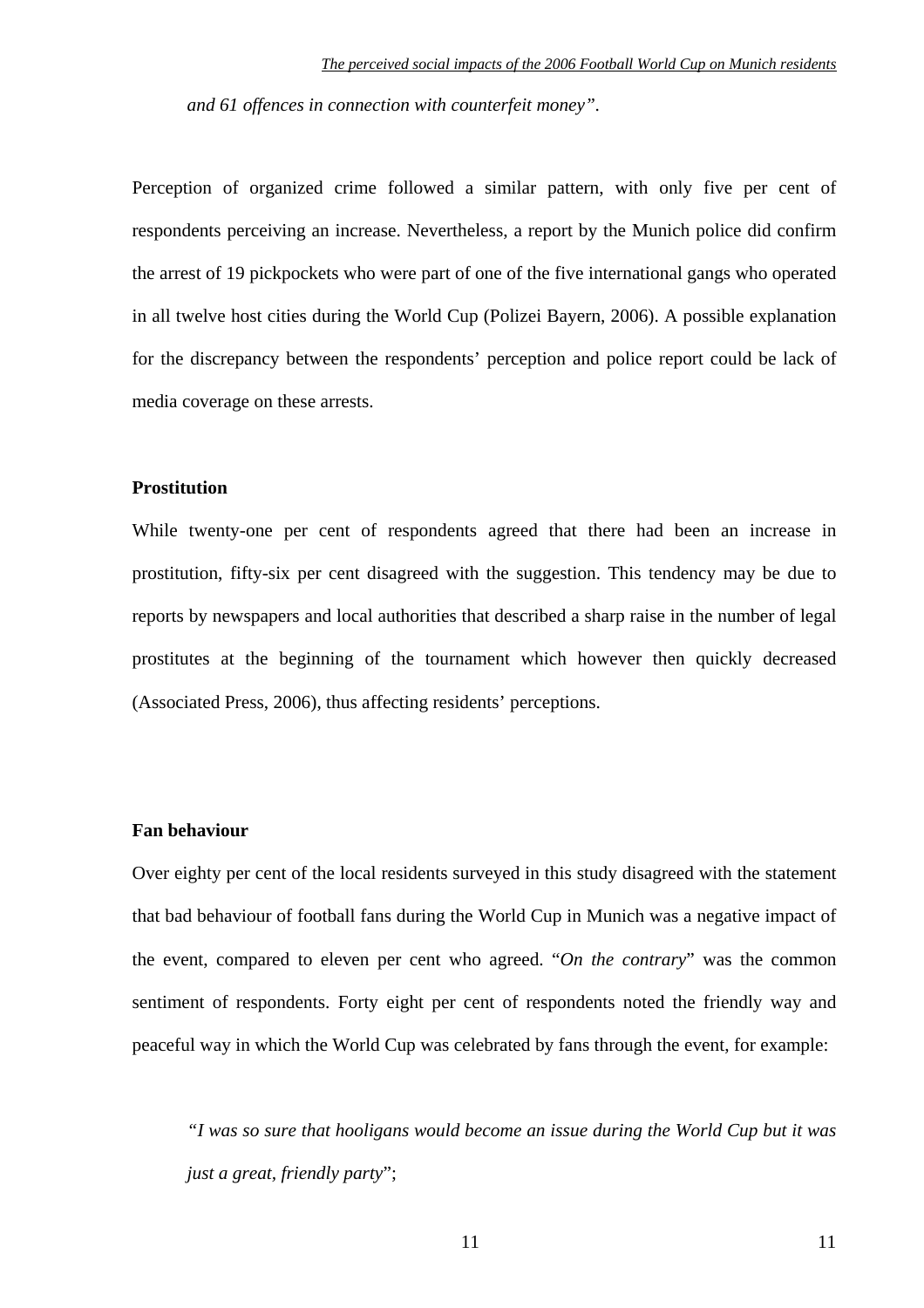*"all in all it was a friendly crowd... I enjoyed going to the public viewing*";

"*The football fans have behaved very well …never mind the few drunken fans, that is normal*".

For respondents who believed that bad fan behaviour was an issue, drunkenness was the most commonly cited form of bad fan behaviour (sixty per cent of incidents) rather than vandalism (twenty seven per cent), and physical abuse (thirteen per cent). Noticeably, respondents did not perceive racism as an impact of the World Cup which may be due to the fact there were no performances by neo-Nazi right-wing groups during the event. Similarly, besides a few minor arguments between football fans, riots were reportedly not an issue according to the Munich Police (München Polizei, 2006).

## **Inter-group tensions**

The absence of acts of racism and negative expressions of national sentiments may also explain the small percentage of respondents who shared the viewpoint that national tensions between ethnic groups in Munich had increased due to the World Cup. Instead over ninety per cent agreed that this was not the case, compared to seven per cent who disagreed. Some referred to the semi-final match between Germany and Italy in which the host country was beaten:

"*Despite the fact the German team lost the chance to become world champions being beating by Italy, supporters of both the German and Italian teams still celebrated together ... it was great to see!"*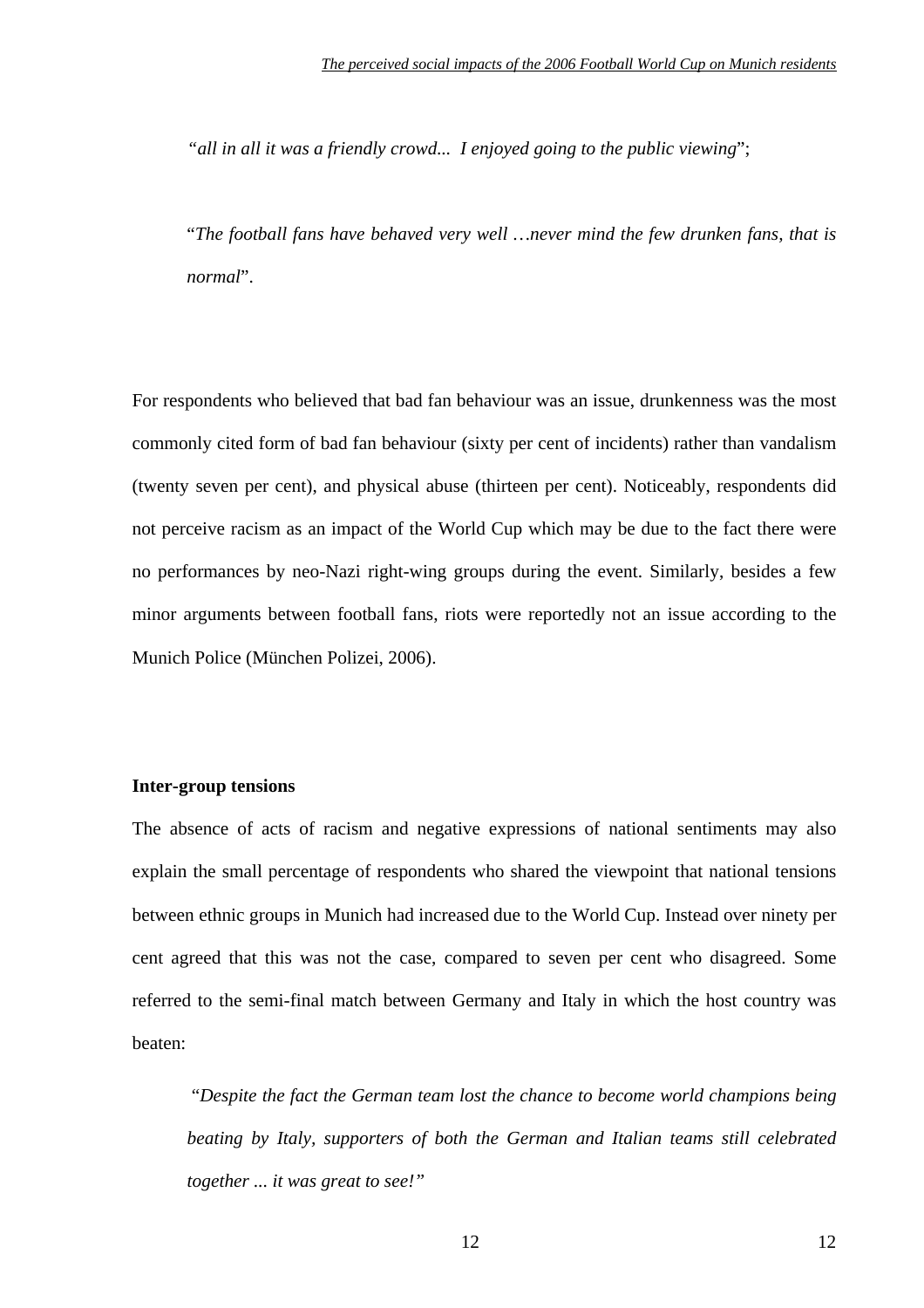Others stressed that rather than increasing tensions between national groups the World Cup has helped to bring nations together*:* 

 *"People have celebrated the World Cup as we were all one big family… "* 

 *"… of course there were tears and disappointment, but the party went on!"* 

#### **Displacement of local residents**

The vast majority of respondents felt that neither rents nor house prices had been affected before or during the event Munich. No respondents felt that rents were affected in any way, and only two per cent felt that house prices had been affected. However, they commented on the increase of hotel prices, an issue which was the subject of a study by the local newspaper and received broad media coverage. The absence of newspaper reports on this topic area suggests that an increase in rents and house prices has not been an issue in Munich.

With regards to the matter of dislocation of local residents in form of avoiding certain areas frequented by football fans, the majority of respondents believed that this was not the case. Nevertheless, thirty-nine per cent of the respondents felt that there was a tendency to stay away from local facilities and amenities during the event. This divergence in attitudes is reflected in the result of the control question that asked the respondents if they themselves had avoided any public places and facilities such as shops and underground trains on days when World Cup matches took place in Munich. Forty-one per cent of residents had actually avoided public places when matches were being played. Interestingly, the fear of terrorist attacks was cited as the main reason for this avoidance, ahead of crowding issues.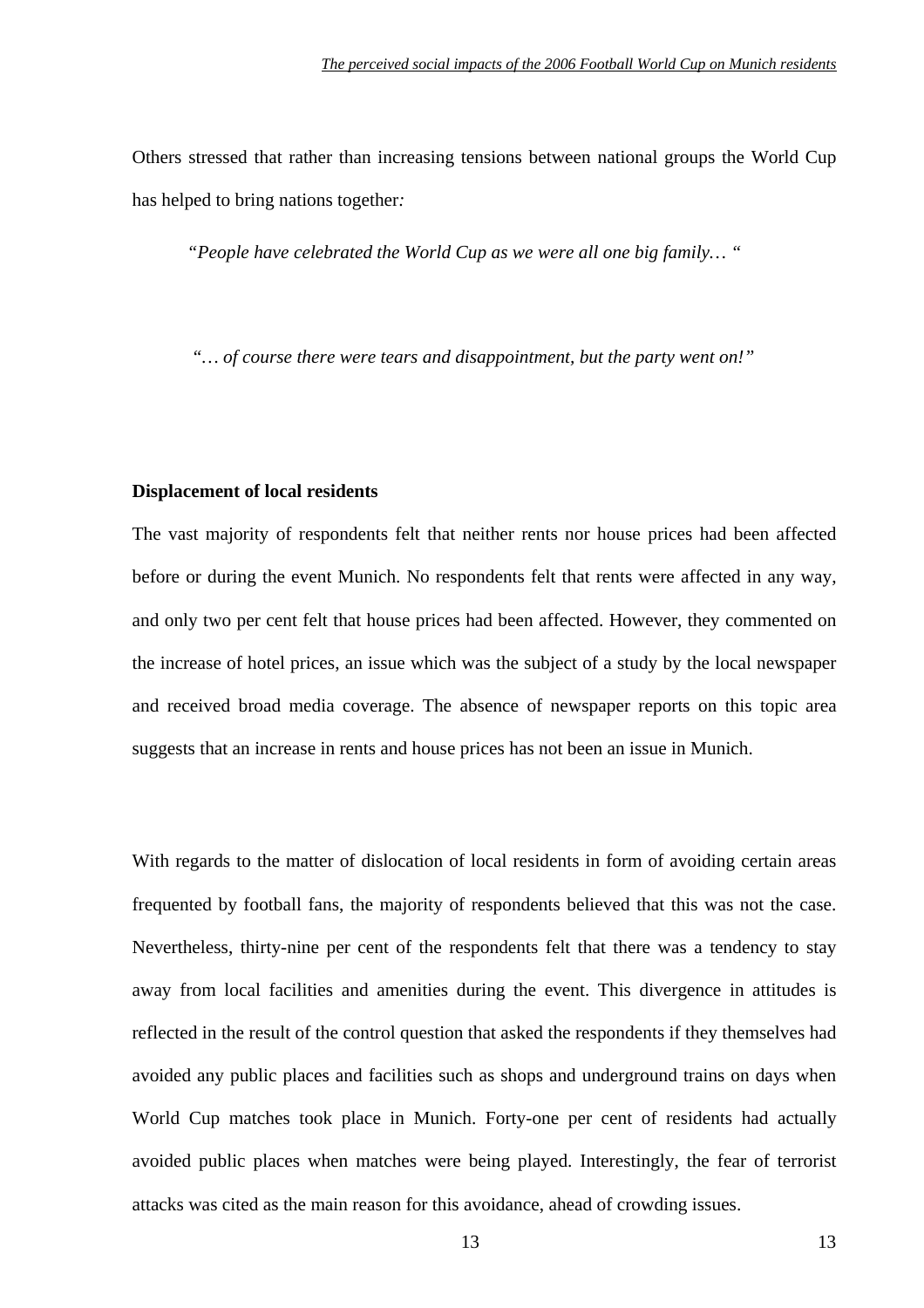#### **Other perceived positive and negative impacts**

Out of the 130 respondents, only 62 added to the positive and negative impacts described above. Despite comments (n=20) on the increase of noise level through the event in form of singing, cheering and shouting fans and the beeping the car horns, the perception of the other social impacts was primarily positive. The majority of respondents (n=51) perceived the increased sense of security due to the measures taken before and during the event as a positive effect of the event, which they felt was very well organised:

 "*Much less happened in Munich during the four weeks of celebrating the FIFA World Cup than during the two weeks Oktoberfest* "

"*Security was very strong in Munich but it was also very subtle*",

"*I wish Munich would always be this safe*".

A large number of respondents (n=49) also referred to the great party atmosphere and the enthusiasm of the fans. Others  $(n=10)$  cited the overall friendliness among people:

 "*The hosting of the World Cup has stirred something in the people*… *I felt people were much friendlier and more open than usually*"

 "*Normally people avoid talking or looking at each other when riding on the subway but with all the fans coming in, people were much inclined to chat to each other*".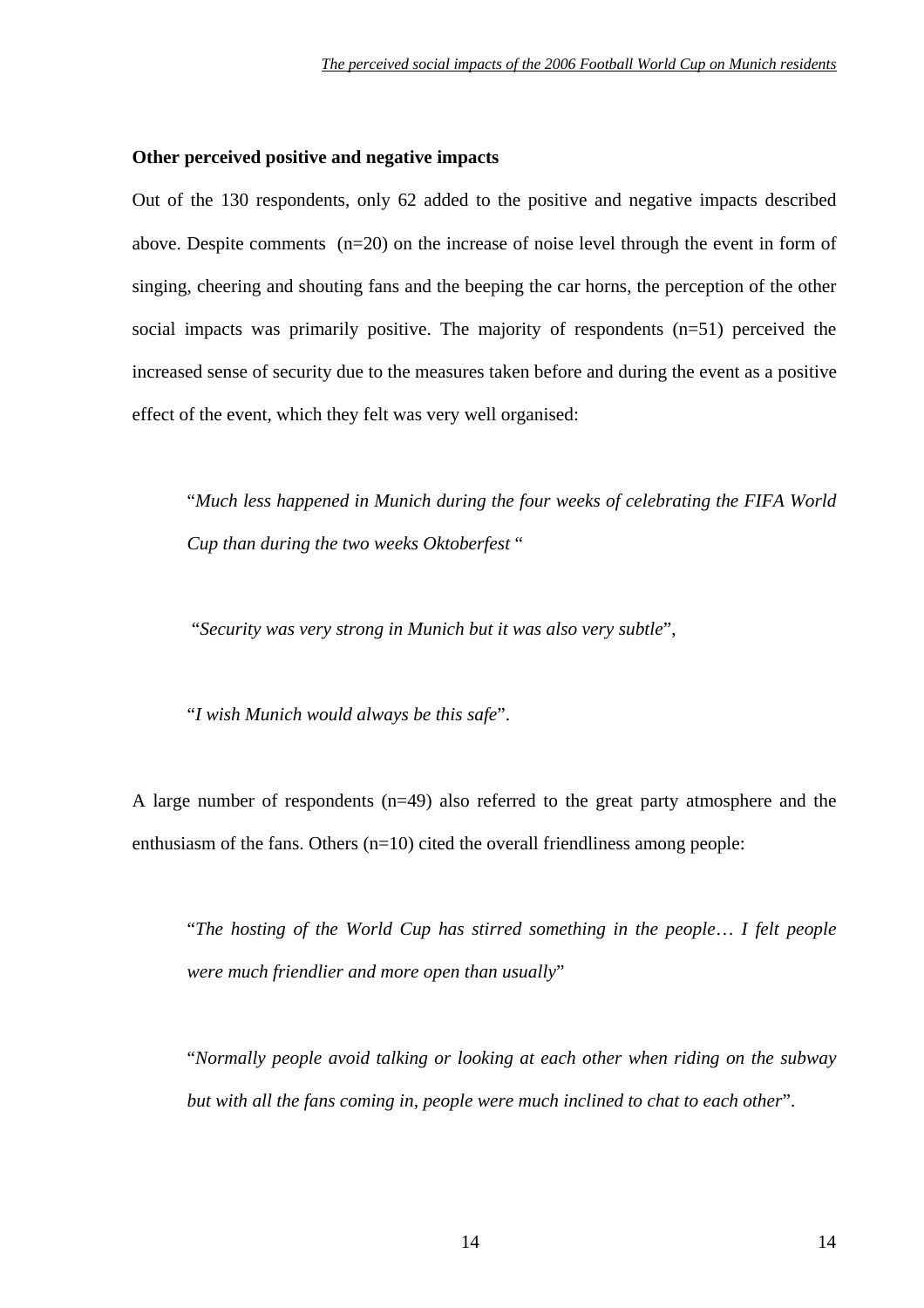#### **Influencing factors upon social impact perceptions**

The application of the Pearson's correlation coefficient in order to identify a possible relationship between the perceived impacts and possible influencing factors of length of residency, age, nationality and profession of the respondents failed to establish any significant dependency between the variables. Consequently, respondents' perceptions of the positive and negative social impacts appear to have not been influenced by the respondents attributes.

#### **DISCUSSION**

It is clear that residents' perceptions of the World Cup were largely positive. The event strengthened residents' sense of community and improved the relationships between people of different ethnic groups, supporting Hall (1992) who suggests that the collective sharing of the event experience is a positive social impact. Resident's positive perceptions of urban regeneration also support the value of events in this respect (Kelly, 1989; Hall, 2004). For example, similar to the expansion of Athens's metro-system in preparation for the 2004 Olympic Games, 100 million Euros were invested and extensive changes made to the Munich's subway and road system to ensure a smooth and unaffected traffic and people movement during the event (Landeshauptstadt München). Furthermore, the collected data support the social angle of urban regeneration taken by Pugh and Wood (2003) in terms of the generating of cultural values and enhancing the social-cultural well- being of the host community through increased staging of cultural events and entertainment. This aspect is further confirmed by the figures provided by the Munich council which indicate an overall spending of 2.4 million Euros on entertainment for the duration of the World Cup (Landeshauptstadt München). The concept of increased entertainment as a result of new sporting facilities as emphasized by Silk and Amis (2006) is confirmed by the predominantly positive perception of the construction of the Allianz Arena whose building costs amounted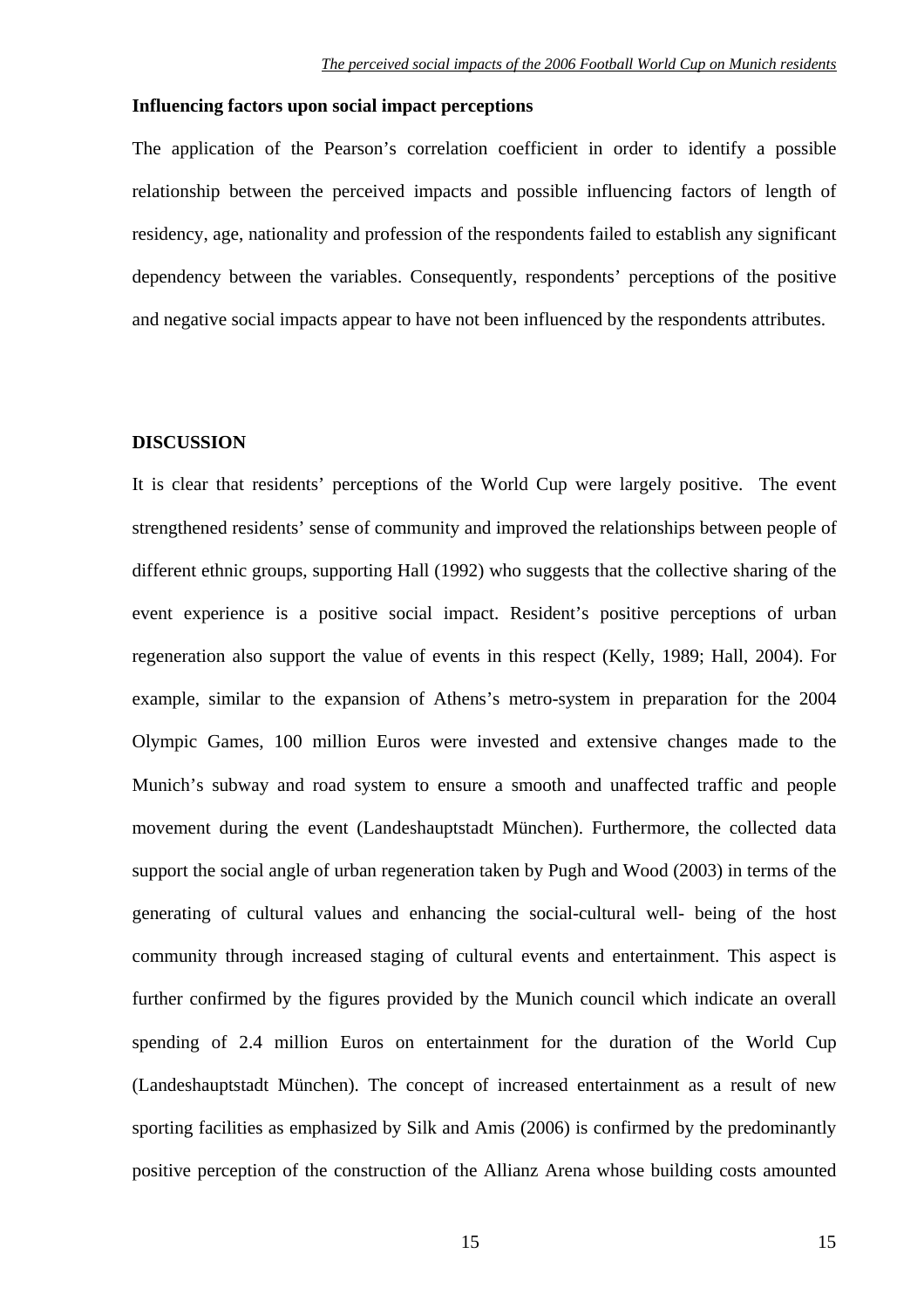285 million Euros and which is to be used for football tournaments only (Steinzeug, 2006). In comparison, the number of leisure and shopping facilities appears to have failed to increase during the FIFA World Cup. Instead, based on comments of respondents, the quality of life of the locals appears to have been temporarily improved by the introduction of longer openinghours in the evening and the opening of shops throughout the weekend for the duration of the World Cup in Munich which by law are open on Saturdays only (Beckstein, 2006), suggesting that it is not only new facilities that are important, but also changes to existing facilities.

The findings on crime were of interest. Unlike previous studies by Hall and Selwood (1989), and Barker *et al.* (2002), the study delivers two different aspects on crime. The large majority of respondents refuted the statement that the co-hosting of the World Cup resulted in a general increase in crime. Consequently, the increase in crime as a negative social impact of events was not confirmed from the viewpoint of the local residents. Criminal acts did occur, however, but occurrences were perhaps disproportionately low in view of the large audiences attracted to the Allianz Arena (351,824) and to the fan-parties (860,000) (Landeshauptstadt München, 2006). In terms of organized crime, there was some divergence in findings with the view that the World Cup in Munich resulted in an increase in organized crime in the city (Barker, 2004). While over 80% of the survey respondents disagreed with this statement, the police department of Munich noted five international gangs operating as pick-pockets in the host cities, with 19 of their members having been arrested in Munich (Polizei Bayern, 2006). This also occurred during the 1998 FIFA World Cup in France (Journes, 1999). Organized crime is, therefore, perhaps a greater issue of global events as suggested by Barker's event crime typology (Barker, 2004) than residents perceive.

Prostitution was also less of an issue for residents than may have been anticipated. Despite the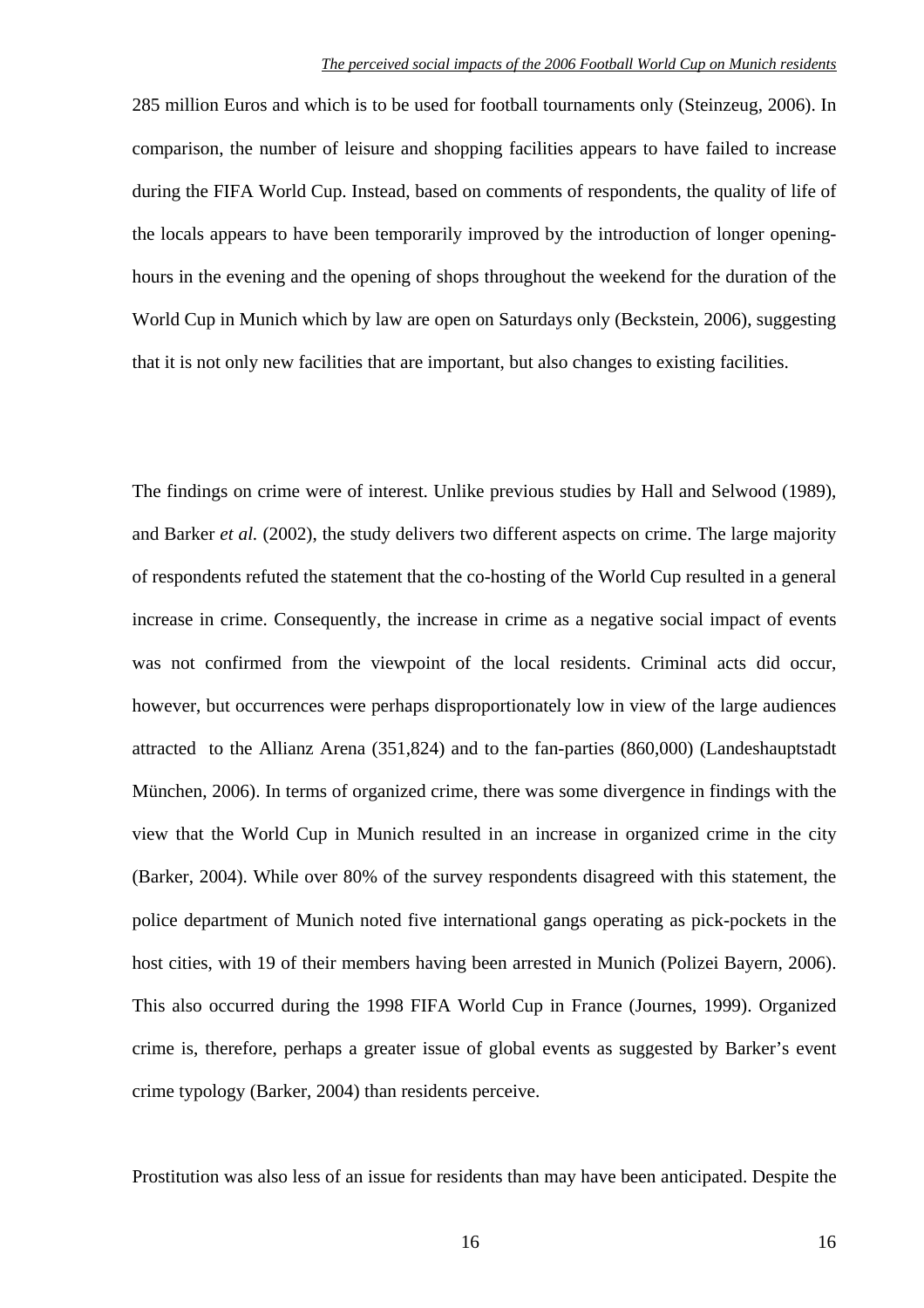anticipated influx of over 40000 prostitutes into German host cities for the FIFA World Cup (Ulrich and Ludwig, 2005), the survey and police records suggested that there was no noticeable increase in prostitution in Munich according to residents. This indicates a discrepancy with the reported rise in the number of prostitutes during the Olympic Games in Sydney and Athens (Gehrman, 2004). According to a German policeman, one reason for the paucity of this phenomenon could have the group atmosphere of the event which didn't match the typically clandestine nature of the sex trade (Associated Press, 2006). Consequently, a relationship between prostitution and events as suggested by past studies on the America's Cup in 1986 (Hall and Selwood, 1989) and 2000 (Barker *et al*., 2002) could not be established.

Similarly, bad fan behaviour in form of hooliganism, vandalism, drunkenness, verbal and physical harassment as well as inter-group tensions appears to not have been an issue during the World Cup. Although relations between English and German fans during and after the match in Stuttgart were temporarily very hostile and required the intervention by police, major incidents with football supporters and hooligans from England and Poland who had received negative publicity beforehand (Südwestdeutscher Rundfunk, 2006) did not occur. In contrast to the riots and civil disturbances by fans during the FIFA World Cup in France in 1998, the 2006 FIFA World Cup was officially concluded as a peaceful event (Beckstein, 2006) which is reflected in the positive perceptions of the respondents of this survey. Instead, a parallel may be drawn with the 2001 FIFA World Cup in South Korea where football supporters displayed a fanatic but peaceful behaviour (Soon-Hee, 2004; Choi, 2004).

Although the study delivers much agreement in perceptions among Munich residents on the overall absence of bad fan behaviour during the 2006 FIFA World Cup in Munich, it also highlights the difference in people's perceptions. For example, the drunkenness of fans was

17 17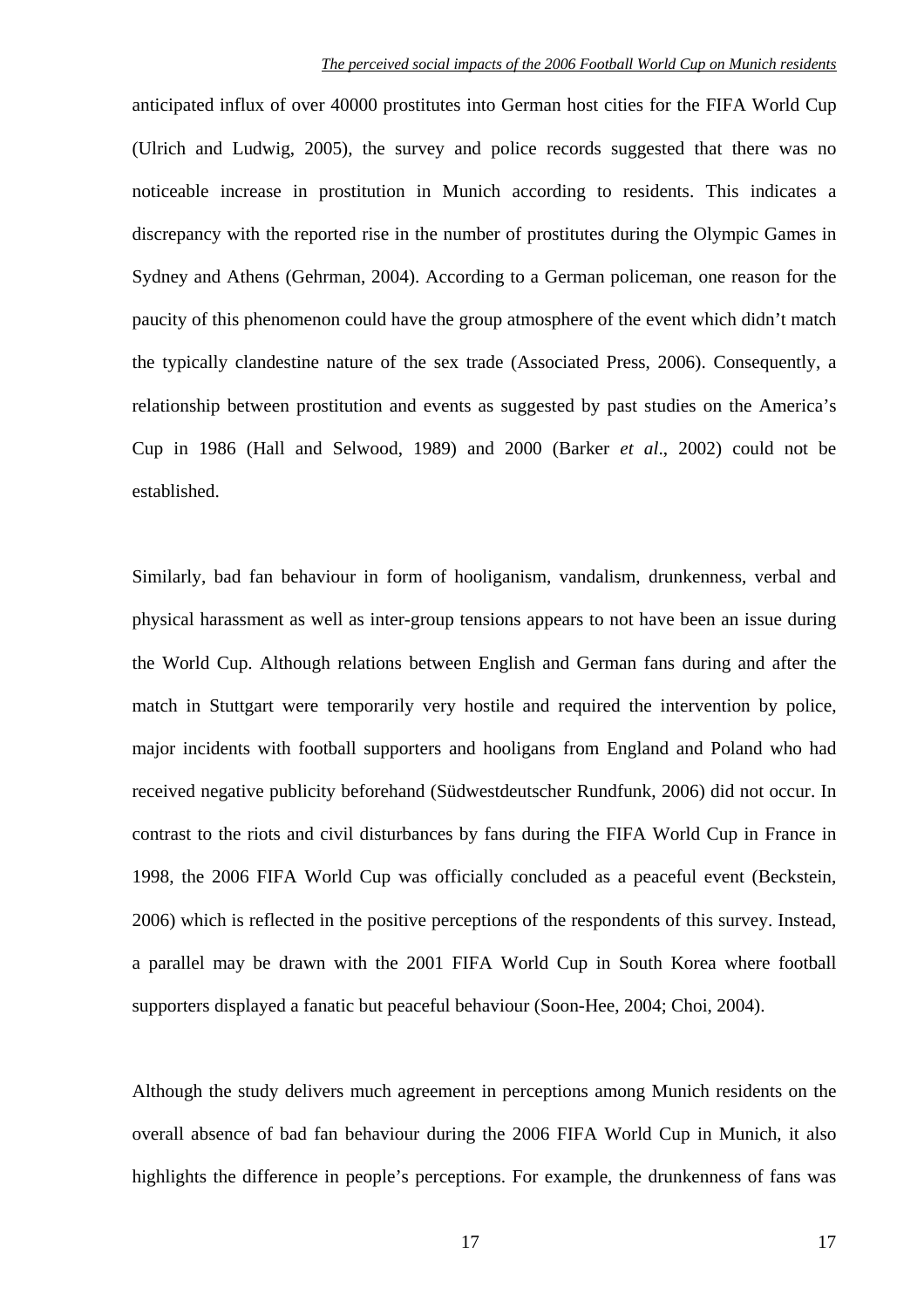accepted as a predictable effect of the event by some residents while it was considered as the most common form of bad fan behaviour by the small percentage of residents (11.6%) who had confirmed its occurrence during the 2006 FIFA World Cup. This observation supports the argument by Wann *et al.* (2001) who maintains that a high-spirited, enthusiastic posturing of fans can be both tolerated and viewed as an offensive, anti-social behaviour.

The predicted displacement of local residents also failed to be supported empirically. Displacement due to an increase of rents and house prices in preparation for mega-events as sustained by Hall (2001) and Wilkinson (1994) was not the case in Munich. More temporary displacement did occur, however, and even though the majority of respondents did not feel that locals avoided areas frequented by fans, there was a noticeable tendency to avoid certain local facilities and amenities in anticipation of crowding, as suggested by Mules and Dwyer (2005). Fear of terrorism was cited as a reason by some respondents who felt that the World Cup host cities could be a potential object for terrorist attacks. These feelings mirror the viewpoint by Atkinson and Young (2002:54) who describe the likelihood of sporting events to become targets of terrorism by individual as well as terrorist organization that "*might find suitable targets in athletes participating in games, spectators attending the events, or selected corporate sponsors of sport contests*".

Except for the increase in noise during the event, other perceived social impacts were predominantly positive, including the sense of security, party atmosphere and friendliness of people which underline the overall positive evaluation of the 2006 FIFA World Cup. Especially in view of mega-events as a platform for terrorist attacks as it was the case during the Olympic Games in Munich in 1972 or in Atlanta, 1996, and in reference to the anticipation of similar incidents in one of the 2006 FIFA World Cup cities, these perceived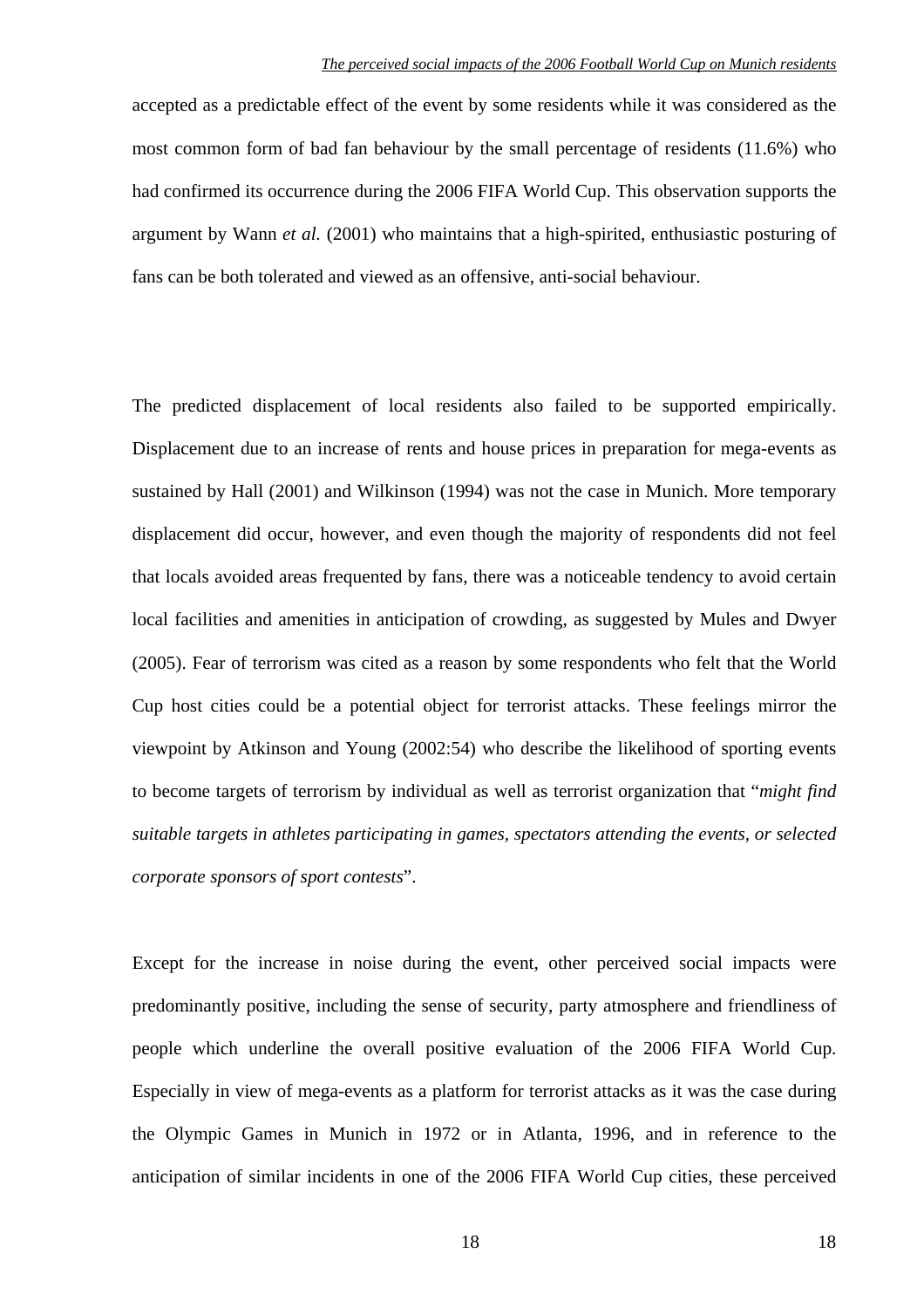positive social impacts appear significant. As suggested by (Barker *et al*., 2002), the presence of fear is likely to impact on behaviour in form of lifestyle constraints and/or defensive manners. The findings of this study, however, challenge his viewpoint which may partly be explained with the security measures before and during the event in Munich that involved over 2000 police officers on days when World Cup matches took place (Polizei Bayern, 2006) as well as the three years of '*careful planning and organization of the football event by the local and national authorities'* (Beckstein, 2006).

#### **CONCLUSION**

Overall, it seems clear that residents' experience of hosting the World Cup were largely positive. Negative impacts relating to fan behaviour, crime and prostitution were not subsequently identified as key issues by respondents. Added to the improvements in infrastructure, effects upon community relations and the increased sense of security suggest that, on the whole, residents' experience of hosting the event were positive. As suggested by Barker (2004) and Fredline (2005), research into the social impacts of sport tourism events is a recent phenomenon compared to a long history of economic impact assessment. Although the evaluation of special impacts of events has progressed considerably in the past two decades (Getz, 2005) it is slowed by the multitude of possible social impacts that vary due to the unique characteristics of each host destination and the features of each event (Fredline, 2005).

One limitation of the study derives from the decision to use the resident perception survey as a sole research method in terms of the subjective element of perception: When employed alone, this type of survey may be "*unable to distinguish between objective effects and imaginary constructs*" (Northcote and Macbeth, 2005:45). Consequently, the focus of this study on perceived social impacts cannot necessarily be extended towards actual social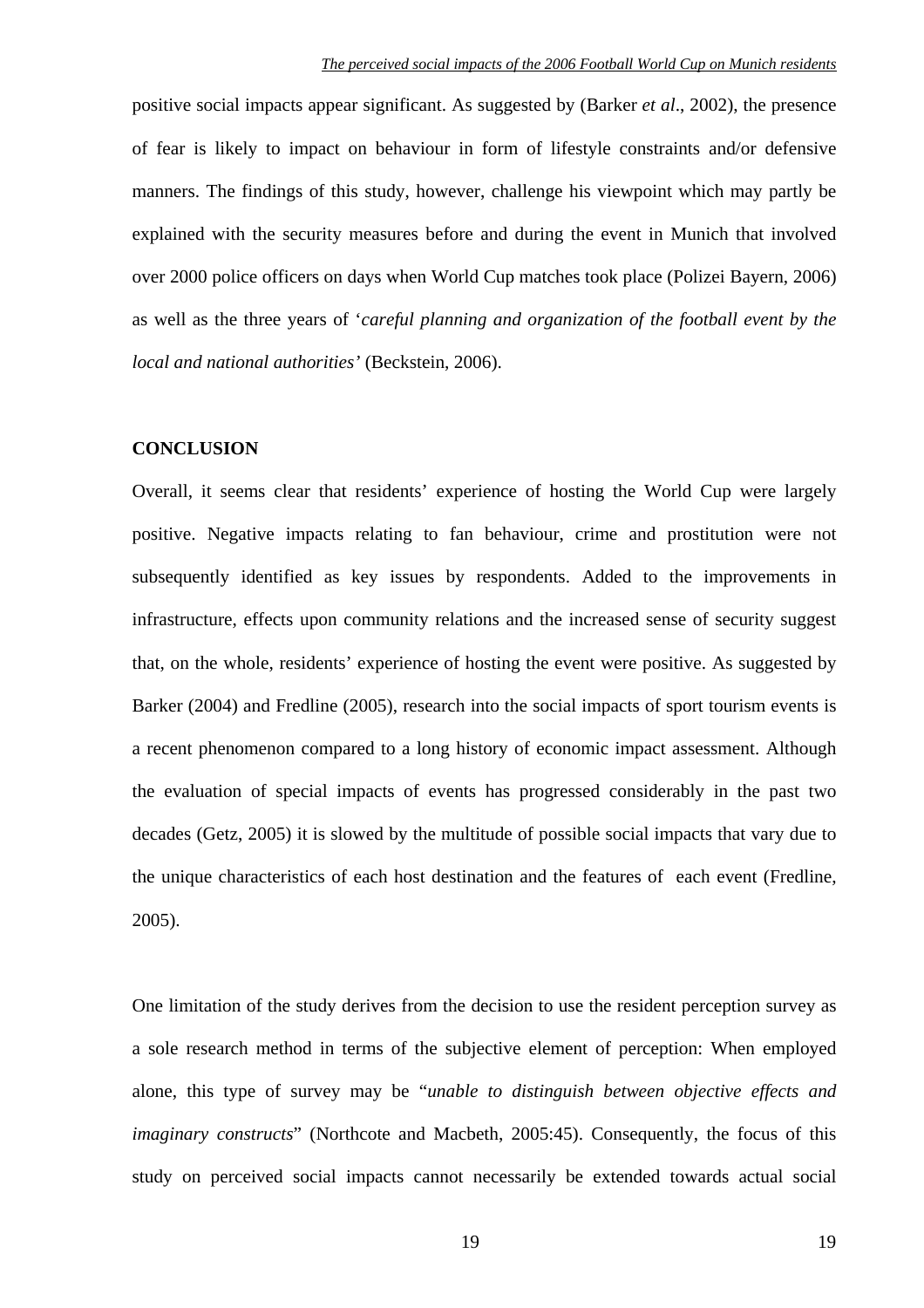impacts as other objective measures in form of quantitative social indicators or numbers of complaints to authorities were not included in the methodology. Instead, findings from media coverage and police reports were employed for discussion purpose only. Thus, future studies should consider the adoption of multi-method approaches to allow triangulation of the analysis. That notwithstanding, however, the study is of value for the following reasons: Firstly, it has contributed to the existing research on mega sporting events by outlining the perceived social impacts of the 2006 FIFA World Cup in Munich. Secondly, the findings confirm the theory by Barker (2004) that social impacts vary according to the nature, scale, location and duration of the events. Furthermore, they support the idea by Fredline (2005) that the occurrence of social impacts are subject to influence by the destination characteristics delivered to some extent an explanation why the impacts of the 2006 FIFA World Cup were different to those of mega event in France in 1998 and South Korea in 2002.

# References

Associated Press (2006). Cup Doesn't Generate Anticipated Boom in Sex Trade [online]. Available from:

*http://www.theglobeandmail.com/servlet/story/rtgam.20060706.wwcsex6/bnstory/world\_cup0 6/home* [accessed 10 September 2006].

Atkinson, M. & Young, K. (2002). Terror Games: Media Treatment of Security Issues at the 2002 Winter Olympic Games. *Olympika: The International Journal of Olympic Studies*, 9, 53-78.

Barker, M. (2004). Crime and Sport Events Tourism: The 1999-2000 America's Cup. In B. Ritchie and D. Adair, (eds). *Sport Tourism: Interrelationships, Impacts and Issues*. Clevedon: Channel View Publications...

Beckstein, A. (2006). Security Concepts Stood the Test Excellently [online]. Available from: http://www.invest-inbavaria.com/news/index.html?status=news&mode=detail&news\_id=1520&phpsessid=xxx [accessed 06 September 2006].

Brunt, P. & Courtney, P. (1999). Host Perceptions of Sociocultural Impacts. *Annals of Tourism Research*, 26, (3), 493-545.

Choi, Y. (2004). Football and the South Korean Imagination: South Korea and the 2002 World Cup Tournaments. In W. Manzenreiter & J. Horne, (eds.) *Football Goes East – Business, Culture and the People's Game in china, Japan and South Korea*, London: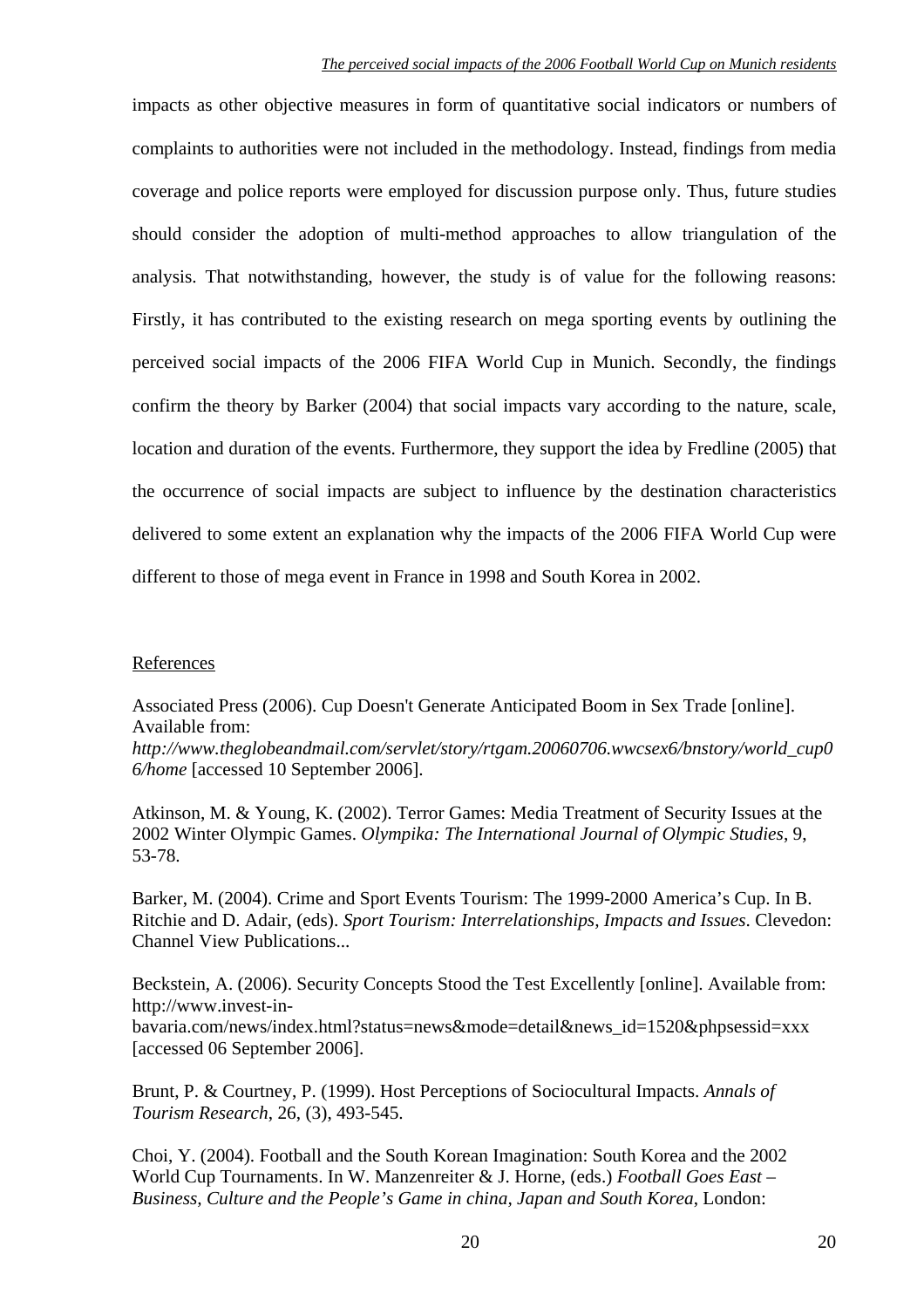Routledge.

Fredline, E. (2005). Host and Guest Relations and Sport Tourism. *Sport in Society*, 8, (2), 263-279.

Fredline, E. & Faulkner, B. (2000). Host Communities Reactions: A Cluster Analysis. *Annals of Tourism Research*, 27, (3), 763-784.

Getz, D. (2005). *Festivals, Special Events and Tourism*. New York: Van Nostrand.

Hall, M. (1992). Adventure, Sport and Health Tourism. In B. Weiler & M. Hall (Eds.), *Special Interest Tourism*. London: Belhaven.

Hall, C. (2001). Imaging, Tourism and Sports Event fever: The Sydney Olympics and the Need for a Social Charter for Mega-Events', In C. Gratton & I. Henry, (eds.), *Sport in the City: the Role of Sport in Economic and Social Regeneration*. London: Routledge

Hall, M. (2004). Sport Tourism and Urban Regeneration. In B. Ritchie & D. Adair, (eds.), *Sport Tourism: Interrelationships, Impacts and Issues*. Clevedon: Channelview Publications.

Hall, C. & Selwood, H. (1989). America's Cup Lost, Paradise Retained? In G. Syme, B. Shaw, D. Fenton, & W. Mueller (eds.), *The Planning and Evaluation of Hallmark Events*. Avebury, Aldershot.

Henry, I. & Gratton, C. (2001). Sport in the City: Research Issues. In C. Gratton & I. Henry, (eds.), *Sport in the City: The Role of Sport in Economic and Social Regeneration*. London: Routledge.

Higham, J. (1999). Sport as an Avenue of Tourism Development: An Analysis of the Positive and Negative Impacts of Sport Tourism. *Current Issues in Tourism*. 2, (1), 82-90.

Journes, C. (1999). Policing and Security: Terrorists and Hooligans. In H. Dauncy & G. Hare, (eds.) *France and the 1998 World Cup: The National Impacts of a World Sporting Event*. London: Frank Cass.

Kelly, I. (1989). The Architecture and Town Planning Associated with a Hallmark Event. In: G. Syme, D. Fenton & W. Mueller, (eds.), *The Planning and Evaluation of Hallmark Events*. Aldershot: Avebury.

Landeshauptstadt München. (2006). München Bilanz [online]. Available from: *http://www.muenchen.de/verticals/fifawm2006/news/muenchen\_news/a\_wm\_bilanz/163015/in dex.htm*l [accessed 30 July 2006].

Lankford, S. (1994). Attitudes and Perceptions toward Tourism and Rural Regional Development. *Journal of Travel Research*, 32, (3), 35-43.

Lankford, S. & Howard, D. (1994). Developing a Tourism Impact Attitude Scale. *Annals of Tourism Research*, 21, (1), 121-139.

Mathieson, A. & Wall, G. (1982). *Tourism: Economic, Physical and Social Impacts.* London: Longman.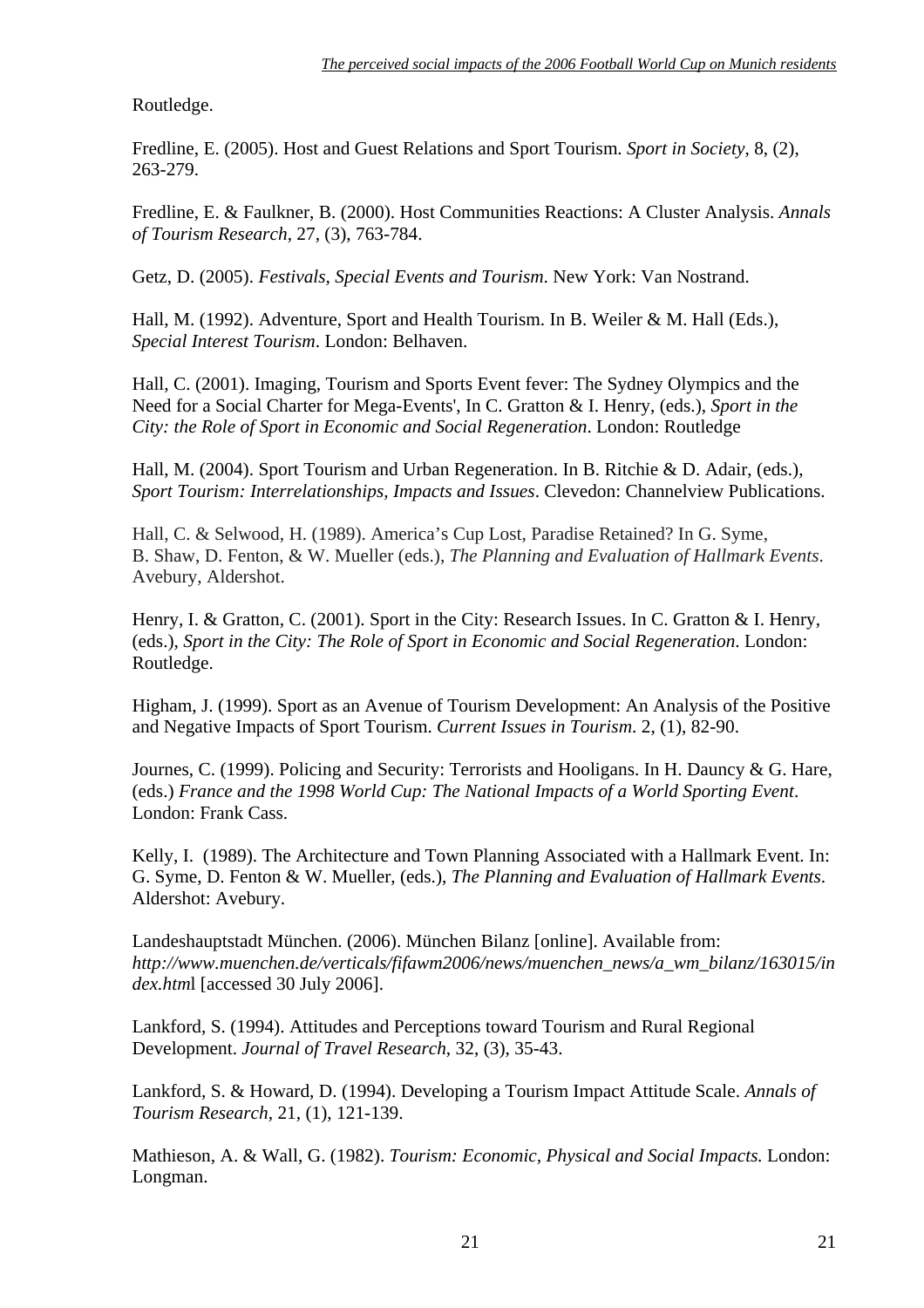McCool, S. & Martin, S. (1994). Community Attachment and Attitudes toward Tourism Development. *Journal of Travel Research*, 32, (3), 29-34.

Mules, T. & Dwyer, L. (2005). Public Sector Support for Sport Tourism Events: The Role of Cost-Benefit Analysis. *Sport and Society*, 8, (2), 338-355.

Northcote, J. & Macbeth, J. (2005). Limitations of Resident Perception Surveys for Understanding Tourism Social Impacts – the Need for Triangulation. *Tourism Recreation Research*, 30, (2), 43-54.

Olsen, M. and Mervin, D. (1977). Towards a Methodology for Conducting Social Impacts Assessments Using Quality of Life Indicators. In. K. Finsterbusch and C. Wolf, (eds.) *Methodology of Social Impact Assessment*. Pennsylvania: Dowden, Hutchinson & Ross.

Polizei Bayern. (2006). Bilanz der münchner polizei zur fußball-wm 2006 [online]. Available from: http*://www.polizei.bayern.de/muenchen/news/presse/aktuell/index.html/17888* [accessed 13 May 2006].

Pugh, C. and Wood, E. (2004). The strategic use of events within local government: a study of London Borough Councils. *Event Management*, 9(1/2), 61-71.

Ritchie, J. (1984). Assessing the Impact of Hallmark Events: Conceptual and Research Issues. *Journal of Travel Research*, 23, (1), 2-11.

Saunders, M., Lewis, P. & Thornhill, A. (2003). *Research Methods for Business Students*. Harlow: Pearson Education.

Sharpley, R. (1999). *Tourism, Tourists and Society*. Huntingdon: Elm Publications.

Silk, M. & Amis, J. (2005). Sport Tourism, Cityscapes and Cultural Politics. *Sport in Society*, 8 (2), 280-301.

Soon-Hee, W. (2004). Football, Fashion and Fandom: Sociological Reflections on the 2002 World Cup and Collective Memories. In W. Manzenreiter & J. Horne, (eds.), *Football Goes East: Business, Culture and the People's Game in China, Japan and South Kore*a. London: Routledge.

Statistical Office of the European Communities. (2005). *Europe in Figures/ the Eurostat Yearbook 2005*. Brussels: European Commission.

Steinzeug, D. (2006). Bau der Münchner Allianz [online]. Available from: *www.steinzeug.com/pdf/allianz%20arena.pdf* [accessed 13 May 2006].

Südwestdeutscher Rundfunk. (2006). Erneut Randale von Fußball-Fans [online]. Available from: *http://www.swr.de/nachrichten/bw/- /id=1622/nid=1622/did=1349870/1xfnyqh/index.html* [accessed 13 August 2006].

Teo, P. (1994). Assessing Socio-Cultural Impacts: The Case of Singapore. *Tourism Management*, 15, (2), 126-136.

Twynam, G. & Johnston, M. (2004). Changes in Host Community Reactions to a Special Sporting Event. *Current Issues in Tourism*, 7, (3), 242-261.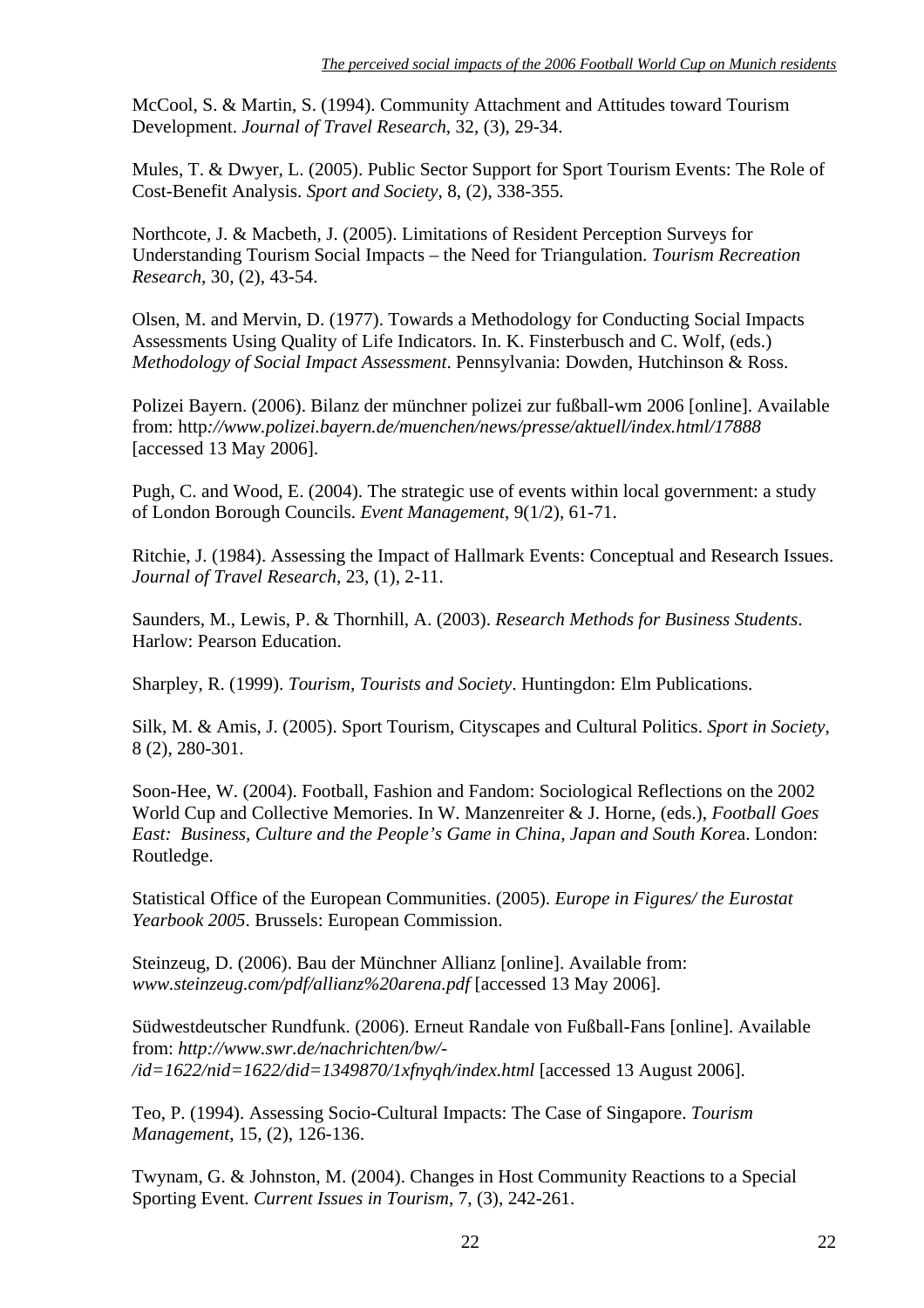Ulrich, A. & Ludwig, U. (2005). Lust and the World Cup - Sex, Sports, Money and Morals. Der Spiegel [online]. Available from: *http://www.spiegel.de/international/0,1518,387277,00 [.html](http://www.spiegel.de/international/0,1518,387277,00.html)* [accessed 13 May 2006].

Wann, D., Melnick, M., Russell, G. & Pease, D. (2001). *Sports Fans: The Psychology and Social Impact of Spectators*. New York: Routledge.

Wilkinson, J. (1994). *Olympic Games: Past History and Present Expectations*. Sydney: NSW Parliamentary Library.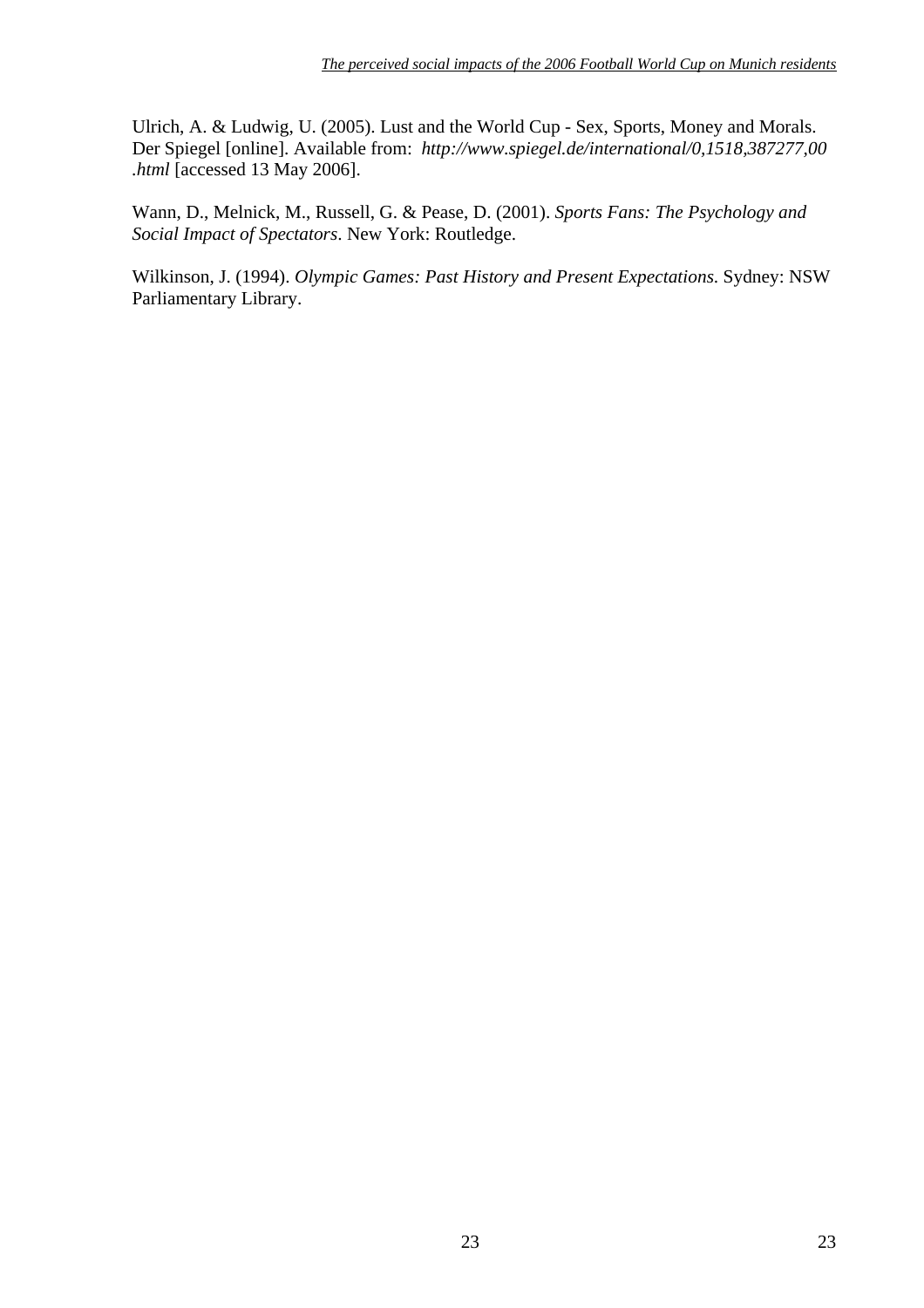| <b>Author</b> | <b>Positive social impacts</b>              | <b>Negative social impacts</b>                    |  |  |
|---------------|---------------------------------------------|---------------------------------------------------|--|--|
| Hall          | Shared experience                           | Community alienation                              |  |  |
| (1992:69)     | Revitalizing traditions                     | Manipulation of community                         |  |  |
|               | Building community pride and identity       | Negative community image                          |  |  |
|               | Validation<br>of<br>community<br>pride      | <b>Bad behaviour</b>                              |  |  |
|               | Improved regional identity                  | Substance abuse                                   |  |  |
|               | Increased community participation           | Social dislocation                                |  |  |
|               | Introducing new and challenging             | Loss of amenity                                   |  |  |
|               | ideas                                       | Traffic congestion                                |  |  |
|               | Expanding cultural perspectives             | Theft                                             |  |  |
|               |                                             | Noise                                             |  |  |
|               |                                             | Prostitution                                      |  |  |
| Getz (2005:   | $- n/a$                                     | Disruption to community life                      |  |  |
| 404)          |                                             | Loss of amenity due to noise or crowds            |  |  |
|               |                                             | Changes in social and leisure habits (e.g. people |  |  |
|               |                                             | leaving town to escape the event's impacts        |  |  |
|               |                                             | Intergroup hostility                              |  |  |
|               |                                             | Displacement of tenants due to increased          |  |  |
|               |                                             | housing prices                                    |  |  |
|               |                                             | Reduction of quality of life for low-income       |  |  |
|               |                                             | groups due to inflated goods and services         |  |  |
|               |                                             | Prostitution                                      |  |  |
|               |                                             | Increase of crime                                 |  |  |
|               |                                             | Demonstration effect                              |  |  |
|               |                                             | Substance abuse                                   |  |  |
|               |                                             | Bad crowd behaviour                               |  |  |
| (Ritchie,     | Increased community pride                   | n/a                                               |  |  |
| 1984:7)       | Strengthening of traditions and values      |                                                   |  |  |
|               | Greater participation sports, arts or other |                                                   |  |  |
|               | activities related to the event             |                                                   |  |  |
|               | Adaptation of new social patterns or        |                                                   |  |  |
|               | cultural forms                              |                                                   |  |  |
|               | Increased voluntarism and community         |                                                   |  |  |
|               | intercultural<br>activity<br>group<br>and   |                                                   |  |  |
|               | interaction                                 |                                                   |  |  |

# Table 1 Social impacts of events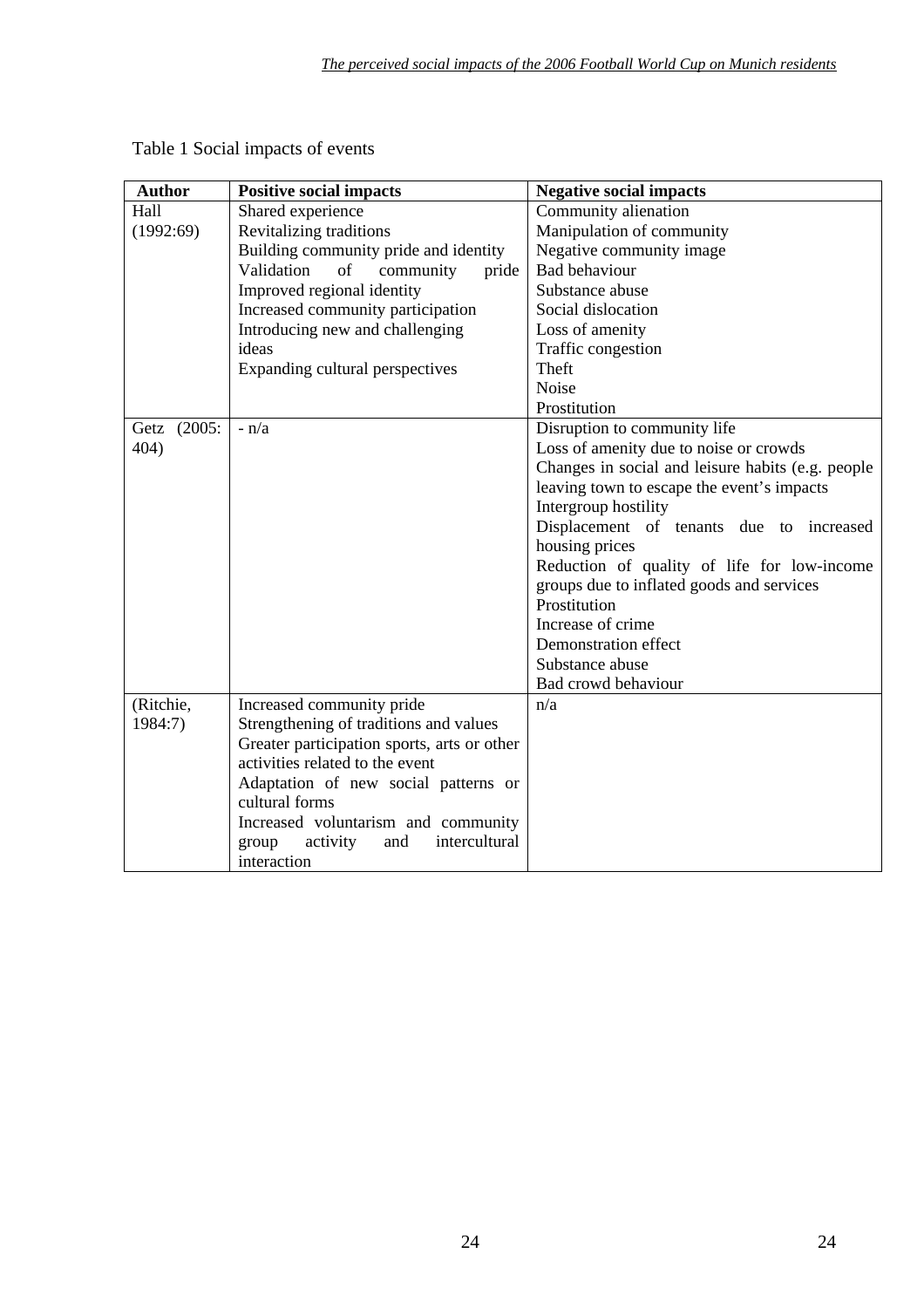| Author     | Positive social impacts          | Negative social impacts                     |  |  |  |
|------------|----------------------------------|---------------------------------------------|--|--|--|
|            |                                  |                                             |  |  |  |
| Fredline   | Sense of pride                   | Rowdiness                                   |  |  |  |
| (2005:268) | Self-actualisation               | Fan delinquency                             |  |  |  |
|            | Opportunities for entertainment, | Nationalistic sentiments resulting<br>from  |  |  |  |
|            | community or family togetherness | intercultural<br>interaction<br>and<br>team |  |  |  |
|            | Demonstration effect impact on   | competition                                 |  |  |  |
|            | fitness levels and health        | Reductions of psychological well-being due  |  |  |  |
|            |                                  | to perceived loss of control over local     |  |  |  |
|            |                                  | environment                                 |  |  |  |
| Higham     | n/a                              | Crowding                                    |  |  |  |
| (1999:85)  |                                  | Infrastructural congestion                  |  |  |  |
|            |                                  | Exclusion of local residents due to costs   |  |  |  |
|            |                                  | Disruption of local lifestyle               |  |  |  |
|            |                                  | Displacement and/or removal of<br>local     |  |  |  |
|            |                                  | residents                                   |  |  |  |
|            |                                  | Bad behaviour of fans                       |  |  |  |
|            |                                  | Suppression of human rights                 |  |  |  |

# Table 2 Social impacts of sport tourism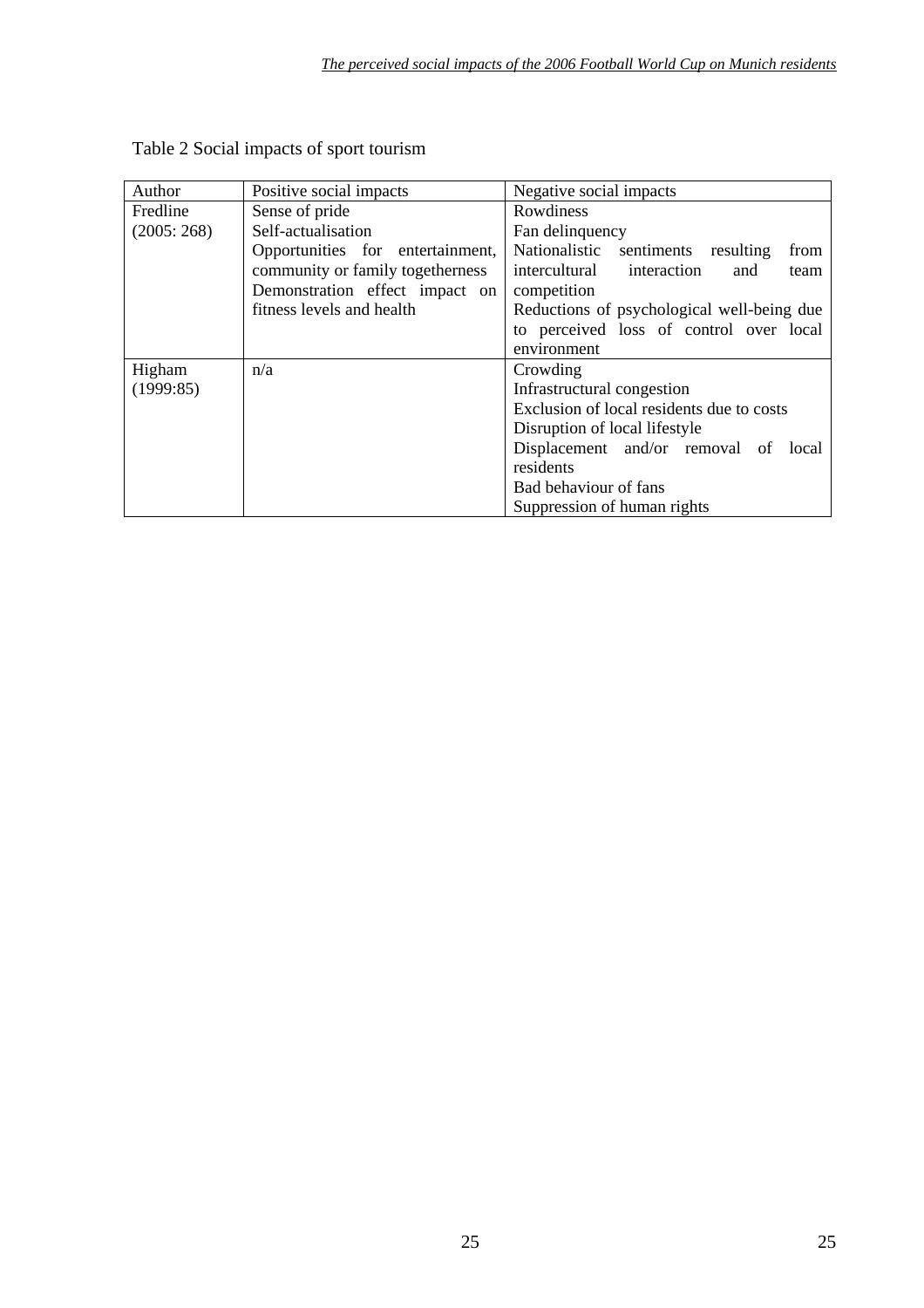| <b>Attributes</b>             | <b>Percent</b> | <b>Frequency</b> |
|-------------------------------|----------------|------------------|
|                               |                | $(n=130)$        |
| <b>Gender</b>                 |                |                  |
| Male                          | 44             | 33.8             |
| Female                        | 86             | 66.2             |
| Age group                     |                |                  |
| $15-19$ years                 | 1.5            | $\overline{2}$   |
| $20-29$ years                 | 38.5           | 50               |
| 30-39 years                   | 20.0           | 26               |
| 40-49 years                   | 20.8           | 27               |
| 50-59 years                   | 8.5            | 11               |
| 60 years and older            | 10.8           | 14               |
| <b>Nationality</b>            |                |                  |
| German                        | 95.4           | 124              |
| Non-German                    | 4.6            | 6                |
| <b>Profession</b>             |                |                  |
| Tourism and event-related     | 4.6            | 6                |
| Not tourism and event-related | 95.4           | 124              |
| <b>Length of residence</b>    |                |                  |
| Less than a year              | 6.9            | 9                |
| $1 - 5$ years                 | 20.0           | 26               |
| $6 - 10$ years                | 16.2           | 21               |
| More than 10 years            | 18.5           | 24               |
| More than 20 years            | 21.5           | 28               |
| More than 30 years            | 9.2            | 12               |
| More than 40 years            | 7.7            | 10               |
|                               |                |                  |

# Table 3: Demographic profiles